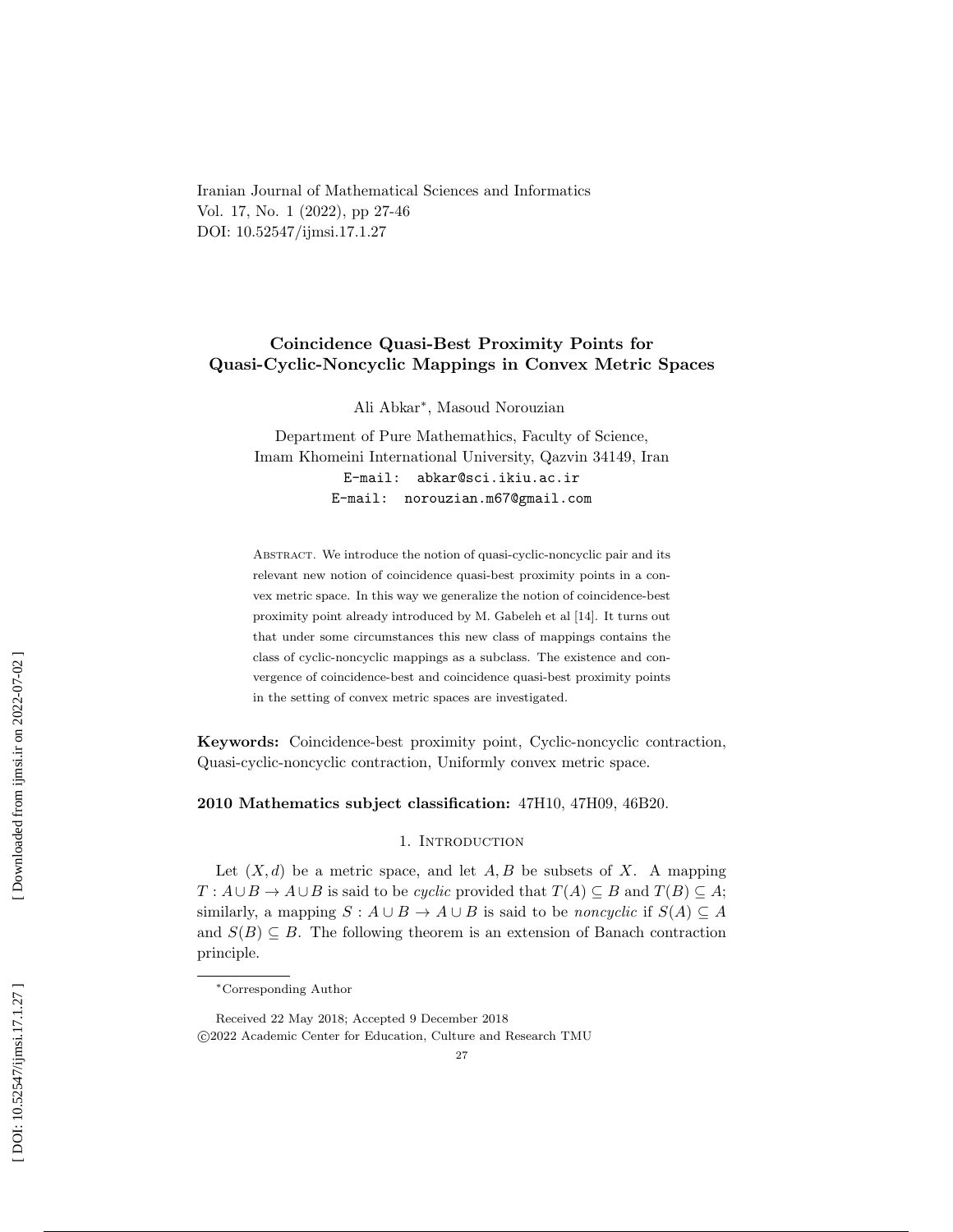**Theorem 1.1.** ([18]) Let A and B be nonempty closed subsets of a complete metric space  $(X, d)$ . Suppose that T is a cyclic mapping such that

$$
d(Tx, Ty) \le \alpha d(x, y),
$$

for some  $\alpha \in (0,1)$  and for all  $x \in A$ ,  $y \in B$ . Then T has a unique fixed point in  $A \cap B$ .

Let A and B be nonempty subsets of a metric space X. A mapping  $T$ :  $A \cup B \rightarrow A \cup B$  is said to be a *cyclic contraction* if T is cyclic and

$$
d(Tx, Ty) \le \alpha d(x, y) + (1 - \alpha) \text{dist}(A, B)
$$

for some  $\alpha \in (0,1)$  and for all  $x \in A$ ,  $y \in B$ , where

$$
dist(A, B) := inf{d(x, y) : (x, y) \in A \times B}.
$$

For a cyclic mapping  $T: A \cup B \to A \cup B$ , a point  $x \in A \cup B$  is said to be a best proximity point provided that

$$
d(x, Tx) = \text{dist}(A, B).
$$

The following existence, uniqueness and convergence result of a best proximity point for cyclic contractions is the main result of  $[8]$ .

**Theorem 1.2.** ([8]) Let A and B be nonempty closed convex subsets of a uniformly convex Banach space X and let  $T : A \cup B \rightarrow A \cup B$  be a cyclic contraction map. For  $x_0 \in A$ , define  $x_{n+1} := Tx_n$  for each  $n \geq 0$ . Then there exists a unique  $x \in A$  such that  $x_{2n} \to x$  and

$$
||x - Tx|| = \text{dist}(A, B).
$$

In the theory of best proximity points, one usually considers a cyclic mapping T defined on the union of two (closed) subsets of a given metric space. Here the objective is to minimize the expression  $d(x,Tx)$  where x runs through the domain of T; that is  $A \cup B$ . In other words, we want to find

$$
\min\{d(x,Tx):x\in A\cup B\}.
$$

If  $A$  and  $B$  intersect, the solution is clearly a fixed point of  $T$ ; otherwise we have

$$
d(x,Tx) \ge \text{dist}(A,B), \quad \forall x \in A \cup B,
$$

so that the point at which the equality occurs is called a best proximity point of T. This point of view dominates the literature.

Very recently, M. Gabeleh, O. Olela Otafudu, and N. Shahzad [14] considered two mappings T and S simultaneously and established interesting results. For technical reasons, the first map should be cyclic and the second one should be noncyclic. According to [14], for a nonempty pair of subsets  $(A, B)$ , and a cyclic-noncyclic pair  $(T; S)$  on  $A \cup B$  (that is,  $T: A \cup B \rightarrow A \cup B$  is cyclic and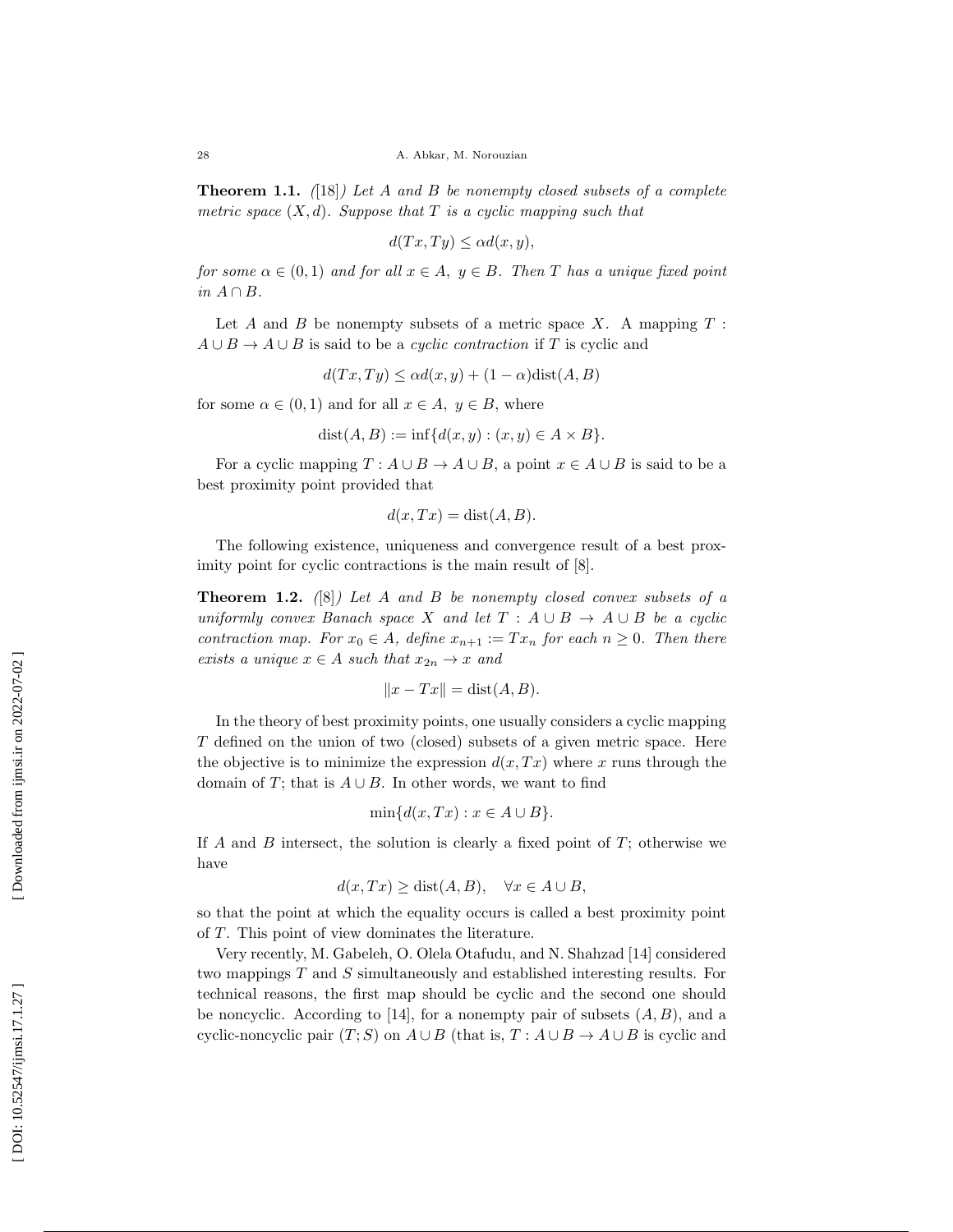$S: A \cup B \rightarrow A \cup B$  is noncyclic); they called a point  $p \in A \cup B$  a *coincidence* best proximity point for  $(T; S)$  provided that

$$
d(Sp, Tp) = \text{dist}(A, B).
$$

Note that if  $S = I$ , the identity map on  $A \cup B$ , then  $p \in A \cup B$  is a best proximity point for T. Also, if  $dist(A, B) = 0$ , then p is called a *coincidence* point for  $(T; S)$  (see [12] and [15] for more information). With the definition just given, and depending on the situation as to whether S equals the identity map, or if the distance between the underlying sets is zero, one obtains a best proximity point for T, or a coincidence point for the pair  $(T; S)$ . This was in fact the philosophy behind the phrase *coincidence-best proximity point* coined by Gabeleh et al. They then defined the notion of a cyclic-noncyclic contraction.

**Definition 1.3.** ([14]) Let  $(A, B)$  be a nonempty pair of subsets of a metric space  $(X, d)$  and  $T, S : A \cup B \rightarrow A \cup B$  be two mappings. The pair  $(T; S)$  is called a cyclic-noncyclic contraction pair if it satisfies the following conditions:

- (1)  $(T; S)$  is a cyclic-noncyclic pair on  $A \cup B$ .
- (2) For some  $r \in (0,1)$  we have

$$
d(Tx, Ty) \le rd(Sx, Sy) + (1 - r)\text{dist}(A, B), \ \forall (x, y) \in A \times B.
$$

To state the main result of [14], we need to recall the notion of convexity in the framework of metric spaces. In [26], Takahashi introduced the notion of convexity in metric spaces as follows (see also [24]).

**Definition 1.4.** Let  $(X,d)$  be a metric space and  $I := [0,1]$ . A mapping  $W: X \times X \times I \to X$  is said to be a convex structure on X provided that for each  $(x, y; \lambda) \in X \times X \times I$  and  $u \in X$ ,

$$
d(u, \mathcal{W}(x, y; \lambda)) \leq \lambda d(u, x) + (1 - \lambda) d(u, y).
$$

A metric space  $(X, d)$  together with a convex structure W is called a *convex* metric space, and is denoted by  $(X, d, W)$ . A Banach space and each of its convex subsets are convex metric spaces.

A subset K of a convex metric space  $(X, d, W)$  is said to be a convex set provided that  $\mathcal{W}(x, y; \lambda) \in K$  for all  $x, y \in K$  and  $\lambda \in I$ .

Similarly, a convex metric space  $(X, d, W)$  is said to be uniformly convex if for any  $\varepsilon > 0$ , there exists  $\alpha = \alpha(\varepsilon)$  such that for all  $r > 0$  and  $x, y, z \in X$  with  $d(z, x) \leq r$ ,  $d(z, y) \leq r$  and  $d(x, y) \geq r\varepsilon$ ,

$$
d(z, \mathcal{W}(x, y; \frac{1}{2})) \le r(1 - \alpha) < r.
$$

For example every uniformly convex Banach space is a uniformly convex metric space.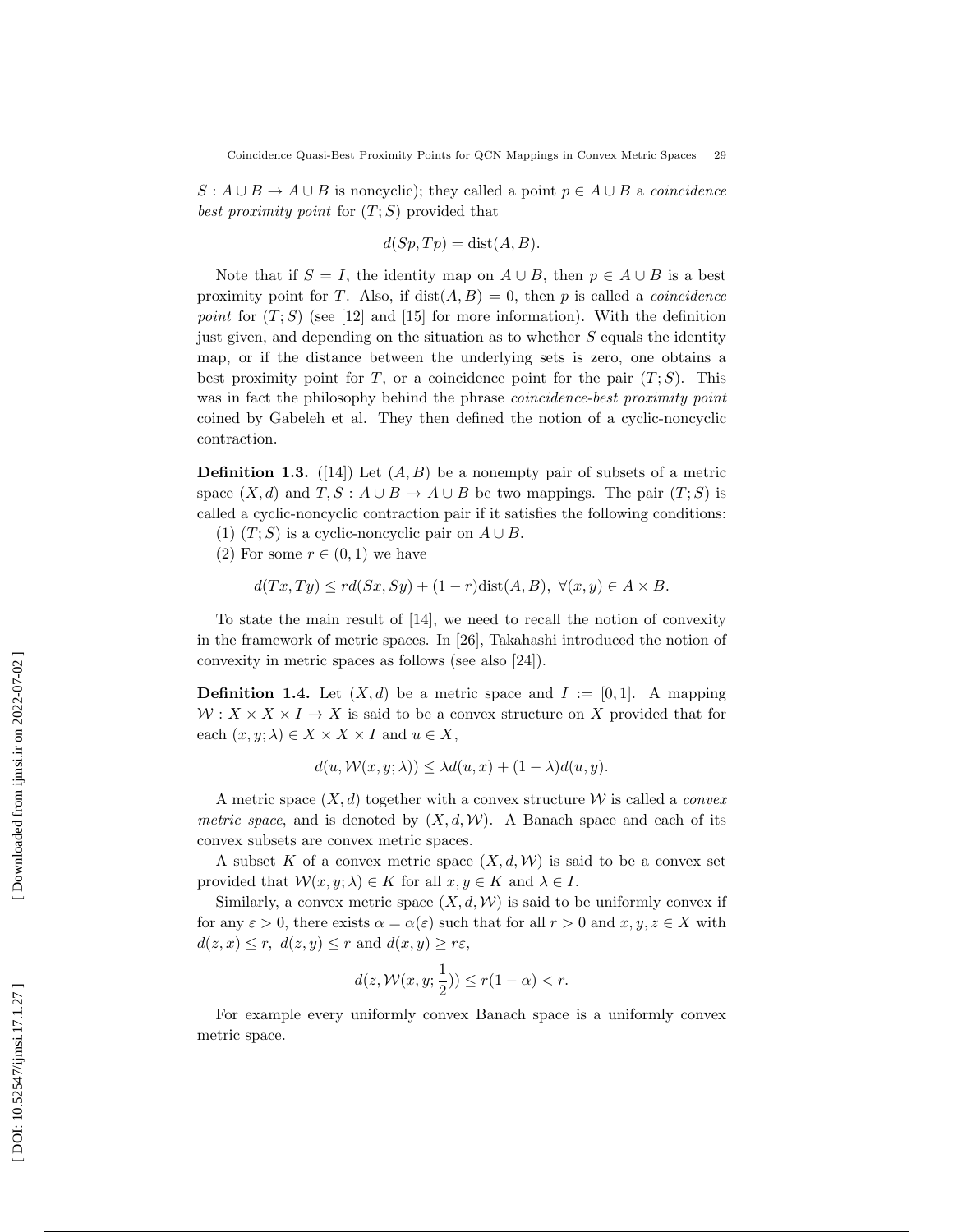**Definition 1.5.** ([14]) Let  $(A, B)$  be a nonempty pair of subsets of a metric space  $(X, d)$ . A mapping  $S: A \cup B \rightarrow A \cup B$  is said to be a relatively anti-Lipschitzian mapping if there exists  $c > 0$  such that

$$
d(x, y) \leq cd(Sx, Sy), \ \forall (x, y) \in A \times B.
$$

The main result of M. Gabeleh et al reads as follows:

**Theorem 1.6.** ([14]) Let  $(A, B)$  be a nonempty, closed pair of subsets of a complete uniformly convex metric space  $(X, d, W)$  such that A is convex. Let  $(T;S)$  be a cyclic-noncyclic contraction pair defined on  $A \cup B$  such that  $T(A) \subseteq$  $S(B)$  and  $T(B) \subseteq S(A)$  and that S is continuous on A and relatively anti-Lipschitzian on  $A \cup B$ . Then  $(T; S)$  has a coincidence best proximity point in A. Further, if  $x_0 \in A$  and  $Sx_{n+1} := Tx_n$ , then  $(x_{2n})$  converges to the coincidence-best proximity point of  $(T;S)$ .

Existence of best proximity pairs was first studied in [9] by using a geometric property on a nonempty pair of subsets of a Banach space, called proximal normal structure, for noncyclic relatively nonexpansive mappings (Theorem 2.2 of [9]). Some existence results of best proximity pairs can be found in [1, 2, 5, 6, 7, 10, 11, 13, 17, 23, 25].

In the current paper, we study sufficient conditions which ensure the existence and convergence of coincidence-best and quasi-best proximity point for a pair of quasi-cyclic-noncyclic contraction mappings in the setting of convex metric spaces.

## 2. Coincidence quasi-best proximity point

In this section, we introduce the class of quasi-cyclic-noncyclic mappings that contains the class of cyclic-noncyclic mappings as a subclass. Next, we introduce the new notion of quasi-best proximity points for this mappings. Finally, we study the existence and convergence of coincidence quasi-best proximity points for quasi-cyclic-noncyclic contraction mappings in the setting of convex metric spaces.

**Definition 2.1.** Let  $(A, B)$  be a nonempty pair of subsets of a metric space  $(X, d)$  and  $T, S: X \to X$  be two mappings. The pair  $(T: S)$  is called a quasicyclic-noncyclic  $(QCN)$  contraction pair if it satisfies the following conditions: (1)  $(T; S)$  is a quasi-cyclic-noncyclic pair on X; that is,

 $T(A) \subseteq S(B), T(B) \subseteq S(A).$ 

(2) For some  $\alpha \in (0,1)$  and for each  $(x,y) \in A \times B$  we have

$$
d(Tx, Ty) \le \alpha d(Sx, Sy) + (1 - \alpha) \text{dist}(S(A), S(B)).
$$

Note that if  $S(A) = A$  and  $S(B) = B$ , then the above definition reduces to Definition 1.3; that is, the pair  $(T; S)$  is a cyclic-noncyclic pair.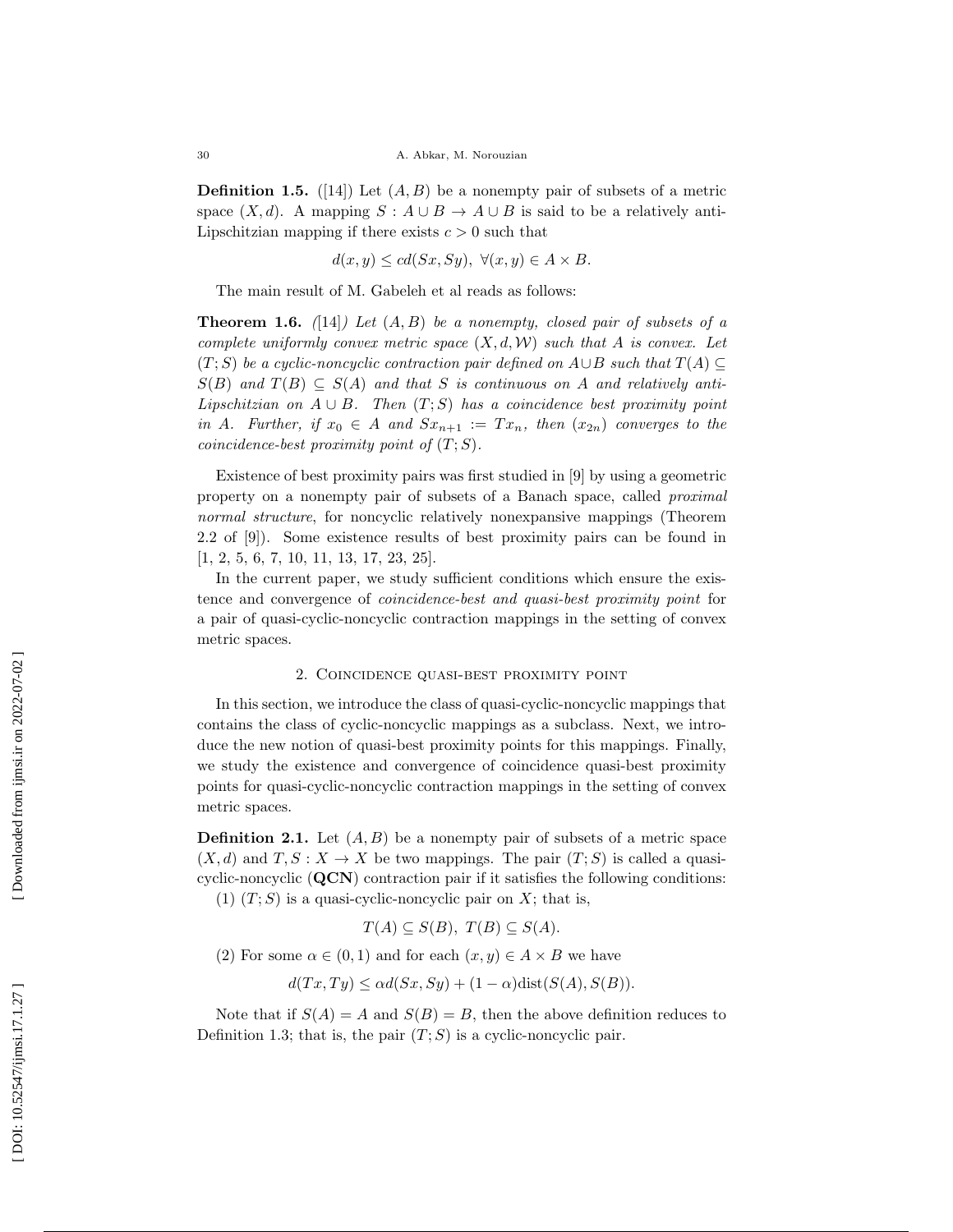EXAMPLE 2.2. Let  $X := \mathbb{R}$  with the usual metric. For  $A = (-\infty, -1]$  and  $B = [1, +\infty)$  define  $T, S: X \to X$  by

$$
Tx := \begin{cases} -x, & \text{if } x \in A \cup B \\ 0, & \text{ow.} \end{cases} \quad \text{and} \quad Sx := \begin{cases} 2x + 1, & \text{if } x \in A \\ 2x - 1, & \text{if } x \in B \\ 0, & \text{ow.} \end{cases}
$$

Then  $(T; S)$  is a QCN contraction pair with  $\alpha = \frac{1}{2}$ . Indeed, for all  $(x, y) \in A \times B$ we have

$$
|Tx - Ty| = (y - x) \le \frac{1}{2}(2y - 2x - 2) + \frac{1}{2}(2)
$$
  
=  $\alpha |Sx - Sy| + (1 - \alpha) \text{dist}(S(A), S(B)).$ 

Also,  $T(A) = B \subseteq S(B)$  and  $T(B) = A \subseteq S(A)$ .

The next example shows that there is a QCN mapping that is not a cyclicnoncyclic mapping.

EXAMPLE 2.3. Let  $X := \mathbb{R}$  with the usual metric. For  $A = (-\infty, -1]$  and  $B = [1, +\infty)$  define  $T, S: X \to X$  by

$$
Tx := \begin{cases} -x, & \text{if } x \in A \cup B \\ 0, & \text{ow.} \end{cases} \quad \text{and} \quad Sx := \begin{cases} x+1, & \text{if } x \in A \\ x-1, & \text{if } x \in B \\ 0, & \text{ow.} \end{cases}
$$

Then  $(T; S)$  is a quasi-cyclic-noncyclic pair that is not a cyclic-noncyclic pair.

Remark 2.4 . Notice that (2) implies that

$$
d(Tx, Ty) \le d(Sx, Sy), \ \forall (x, y) \in A \times B.
$$

Moreover, if S is a noncyclic relatively nonexpansive mapping; meaning that

$$
d(Sx, Sy) \le d(x, y), \ \forall (x, y) \in A \times B,
$$

then  $T$  is a cyclic contraction. In addition, if in the above definition  $S$  is assumed to be continuous, then T would be continuous too.

**Definition 2.5.** Let  $(A, B)$  be a nonempty pair of subsets of a metric space  $(X, d)$  and  $T, S: X \to X$  be a quasi-cyclic-noncyclic pair on X. A point  $p \in A \cup B$  is said to be a coincidence quasi-best proximity point for  $(T; S)$ provided that

$$
d(Sp, Tp) = dist(S(A), S(B)).
$$

Note that if  $S = I$ , then p reduces to a coincidence-best proximity point for  $(T;S).$ 

To prove the main result of this section, we need some preparations.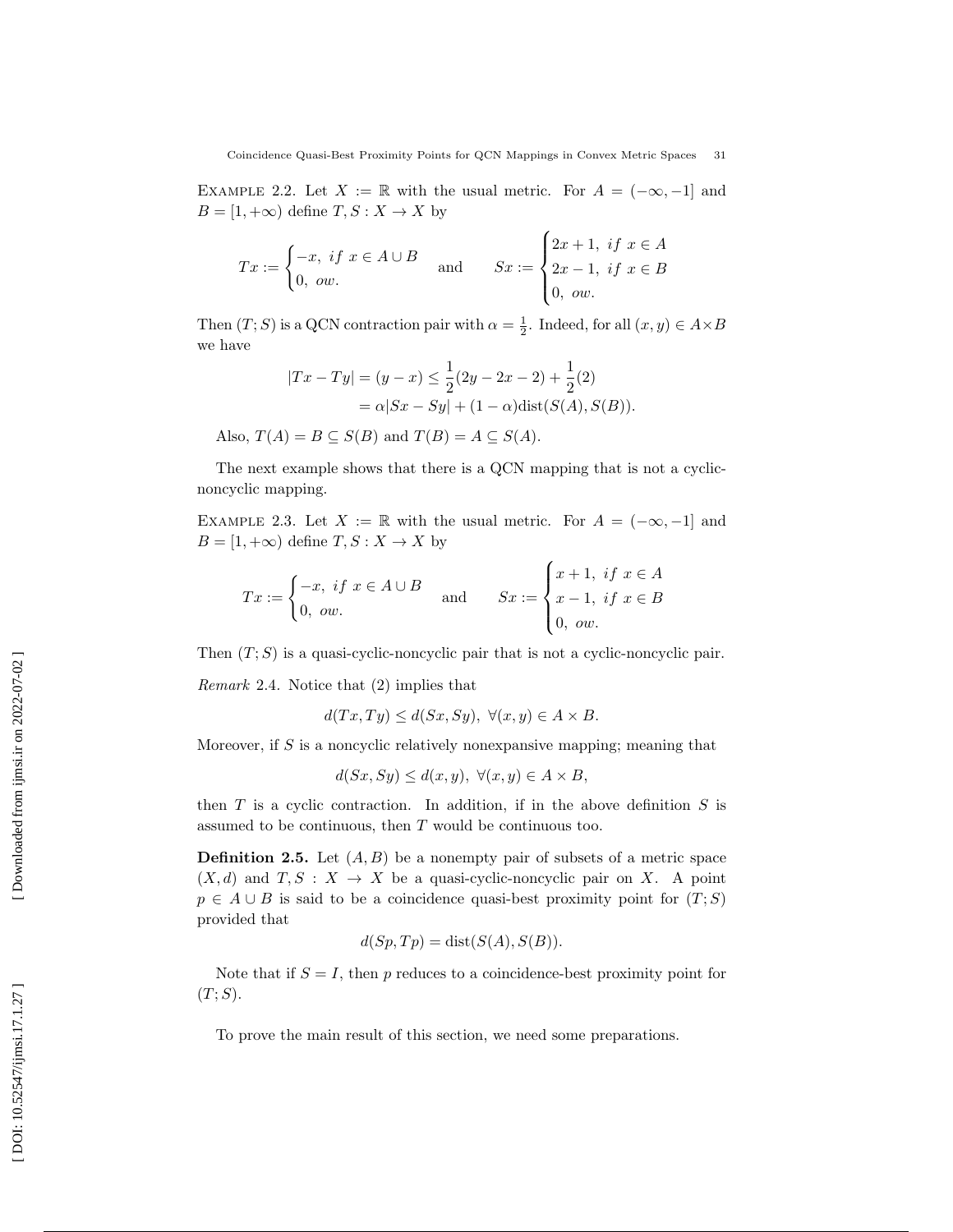**Lemma 2.6.** Let  $(A, B)$  be a nonempty pair of subsets of a metric space  $(X, d)$ and let  $(T; S)$  be a quasi-cyclic-noncyclic pair defined on X. Then there exists a sequence  $\{x_n\}$  in X such that for all  $n \geq 0$  we have  $Tx_n = Sx_{n+1}$  where  $\{x_{2n}\},\{x_{2n+1}\}\$ are subsequences in A and B respectively.

*Proof.* Let  $x_0 \in A$ . Since  $Tx_0 \in S(B)$ , there exists  $x_1 \in B$  such that  $Tx_0 =$ Sx<sub>1</sub>. Again, since  $Tx_1 \in S(A)$ , there exists  $x_2 \in A$  such that  $Tx_1 = Sx_2$ .

Continuing this process, we obtain a sequence  $\{x_n\}$ , such that  $\{x_{2n}\}, \{x_{2n+1}\}$ are in A and B respectively and  $Tx_n = Sx_{n+1}$  for all  $n \in \mathbb{N} \cup \{0\}$ .  $\Box$ 

**Lemma 2.7.** Let  $(A, B)$  be a nonempty pair of subsets of a metric space  $(X, d)$ and let  $(T; S)$  be a QCN contraction pair defined on X. For  $x_0 \in A$ , define  $Tx_n = Sx_{n+1}$  for each  $n \geq 0$ . Then we have

$$
d(Sx_{2n}, Sx_{2n+1}) \to \text{dist}(S(A), S(B)).
$$

Proof.

$$
d(Sx_{2n+1}, Sx_{2n+2}) = d(Tx_{2n}, Tx_{2n+1})
$$
  
\n
$$
\leq \alpha d(Sx_{2n}, Sx_{2n+1}) + (1 - \alpha) \text{dist}(S(A), S(B))
$$
  
\n
$$
= \alpha d(Tx_{2n-1}, Tx_{2n}) + (1 - \alpha) \text{dist}(S(A), S(B))
$$
  
\n
$$
\leq \alpha [\alpha d(Sx_{2n-1}, Sx_{2n}) + (1 - \alpha) \text{dist}(S(A), S(B))]
$$
  
\n
$$
+ (1 - \alpha) \text{dist}(S(A), S(B))
$$
  
\n
$$
= \alpha^2 d(Sx_{2n-1}, Sx_{2n}) + (1 - \alpha^2) \text{dist}(S(A), S(B))
$$
  
\n
$$
= \alpha^2 d(Tx_{2n-2}, Tx_{2n-1}) + (1 - \alpha^2) \text{dist}(S(A), S(B))
$$
  
\n
$$
\leq \cdots
$$
  
\n
$$
\leq \alpha^{2n} d(Tx_0, Tx_1) + (1 - \alpha^2) \text{dist}(S(A), S(B)).
$$

Now, if  $n \to \infty$  in above relation, we conclude that

$$
d(Sx_{2n}, Sx_{2n+1}) \to \text{dist}(S(A), S(B)).
$$

 $\Box$ 

**Theorem 2.8.** Let  $(A, B)$  be a nonempty pair of subsets of a metric space  $(X, d)$  and let  $(T, S)$  be a QCN contraction pair defined on X. Assume that S is continuous on A. For  $x_0 \in A$ , define  $Tx_n = Sx_{n+1}$  for each  $n \geq 0$ . If  $\{x_{2n}\}\$  has a convergent subsequence in A, then the pair  $(T;S)$  has a coincidence quasi-best proximity point in A .

*Proof.* Let  $\{x_{2n_k}\}\)$  be a subsequence of  $\{x_{2n}\}\)$  such that  $x_{2n_k} \to p \in A$ . We have

$$
dist(S(A), S(B)) \le d(Tx_{2n_k-1}, Tp) \le d(Sx_{2n_k-1}, Sp)
$$
  

$$
\le d(Sp, Sx_{2n_k}) + d(Sx_{2n_k}, Sx_{2n_k-1}).
$$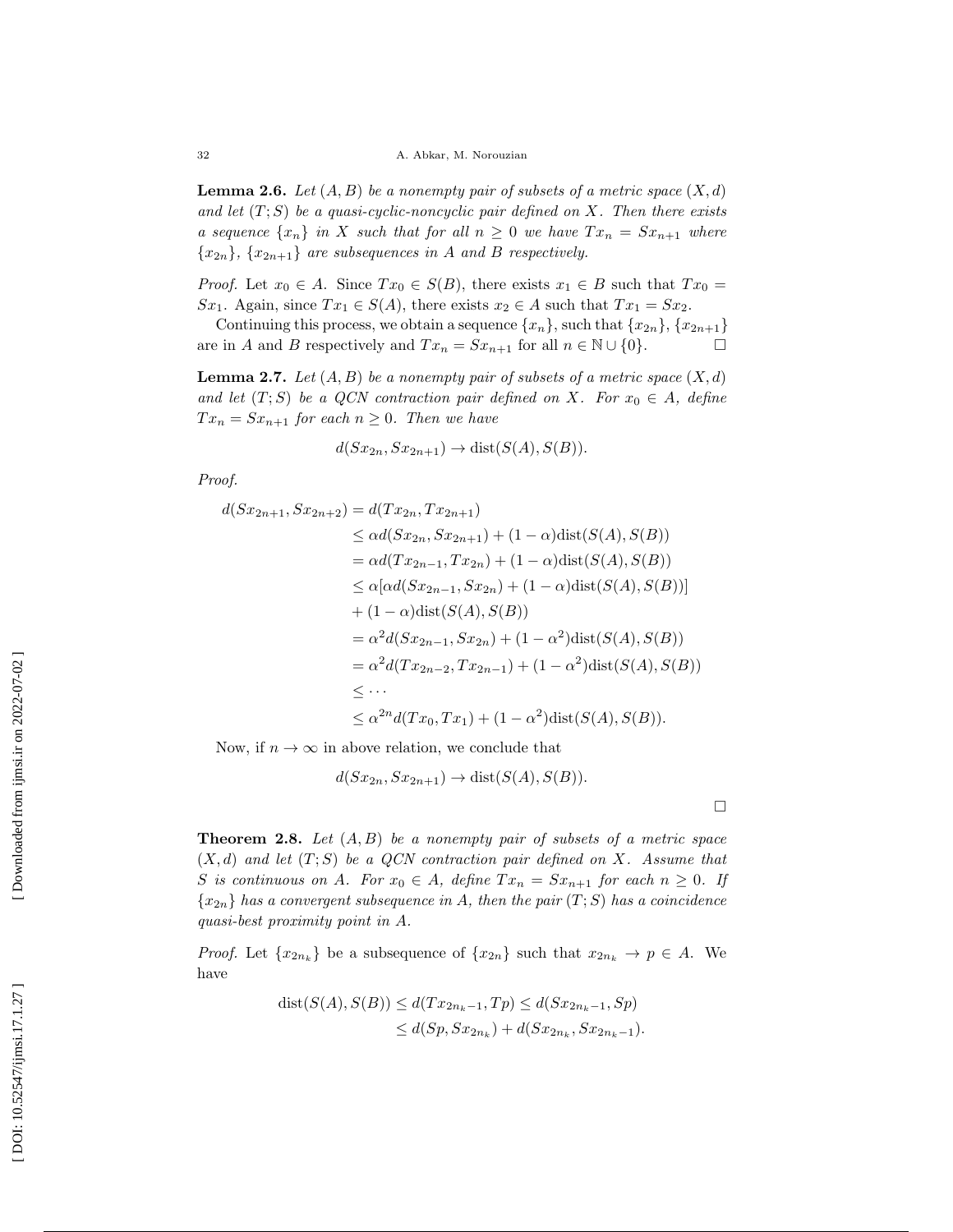Coincidence Quasi-Best Proximity Points for QCN Mappings in Convex Metric Spaces 33

By Lemma 2.7, if  $k \to \infty$ , we obtain that

$$
d(Tx_{2n_k-1}, Tp) \to \text{dist}(S(A), S(B)).
$$

Moreover, we have

$$
dist(S(A), S(B)) \le d(Sp, Tp)
$$
  
\n
$$
\le d(Sp, Tx_{2n_k-1}) + d(Tx_{2n_k-1}, Tp)
$$
  
\n
$$
= d(Sp, Sx_{2n_k}) + d(Tx_{2n_k-1}, Tp)
$$
  
\n
$$
\rightarrow dist(S(A), S(B)),
$$

that is,

$$
d(Sp, Tp) = dist(S(A), S(B)).
$$

**Lemma 2.9.** Let  $(A, B)$  be a nonempty pair of subsets of a metric space  $(X, d)$ and let  $(T; S)$  be a QCN contraction pair defined on X. For  $x_0 \in A$ , define  $Tx_n = Sx_{n+1}$  for each  $n \geq 0$ . Then  $\{Sx_{2n}\}\$ , and  $\{Sx_{2n+1}\}\$  are bounded sequences in  $S(A)$  and  $S(B)$  respectively.

Proof. Since

$$
d(Sx_{2n}, Sx_{2n+1}) \to \text{dist}(S(A), S(B)),
$$

it suffices to show that  $\{Sx_{2n}\}\$ is bounded in  $S(A)$ . Assume to the contrary that there exists  $N_0 \in \mathbb{N}$  such that

$$
d(Sx_2, Sx_{2N_0+1}) > M, d(Sx_2, Sx_{2N_0-1}) \le M,
$$

where,

$$
M > \max \left\{ \frac{\alpha^2}{1 - \alpha^2} d(Sx_0, Sx_2) + \text{dist}(S(A), S(B)), d(Sx_1, Sx_0) \right\}.
$$

By the above assumption, we have

$$
\frac{M - \text{dist}(S(A), S(B))}{\alpha^2} + \text{dist}(S(A), S(B))
$$
\n
$$
< \frac{d(Sx_2, Sz_{2N_0+1}) - \text{dist}(S(A), S(B))}{\alpha^2}
$$
\n
$$
+ \text{dist}(S(A), S(B))
$$
\n
$$
\leq \frac{d(Sx_2, Sz_{2N_0+1}) + (\alpha^2 - 1)d(Sx_2, Sx_{2N_0+1})}{\alpha^2}
$$
\n
$$
= d(Sx_2, Sz_{2N_0+1}) = d(Tx_1, Tx_{2N_0})
$$
\n
$$
\leq d(Sx_1, Sx_{2N_0}) = d(Tx_0, Tx_{2N_0-1})
$$
\n
$$
= d(Sx_0, Sx_{2N_0-1})
$$
\n
$$
\leq d(Sx_0, Sx_2) + d(Sx_2, Sx_{2N_0-1})
$$
\n
$$
\leq d(Sx_0, Sx_2) + M.
$$

 $\Box$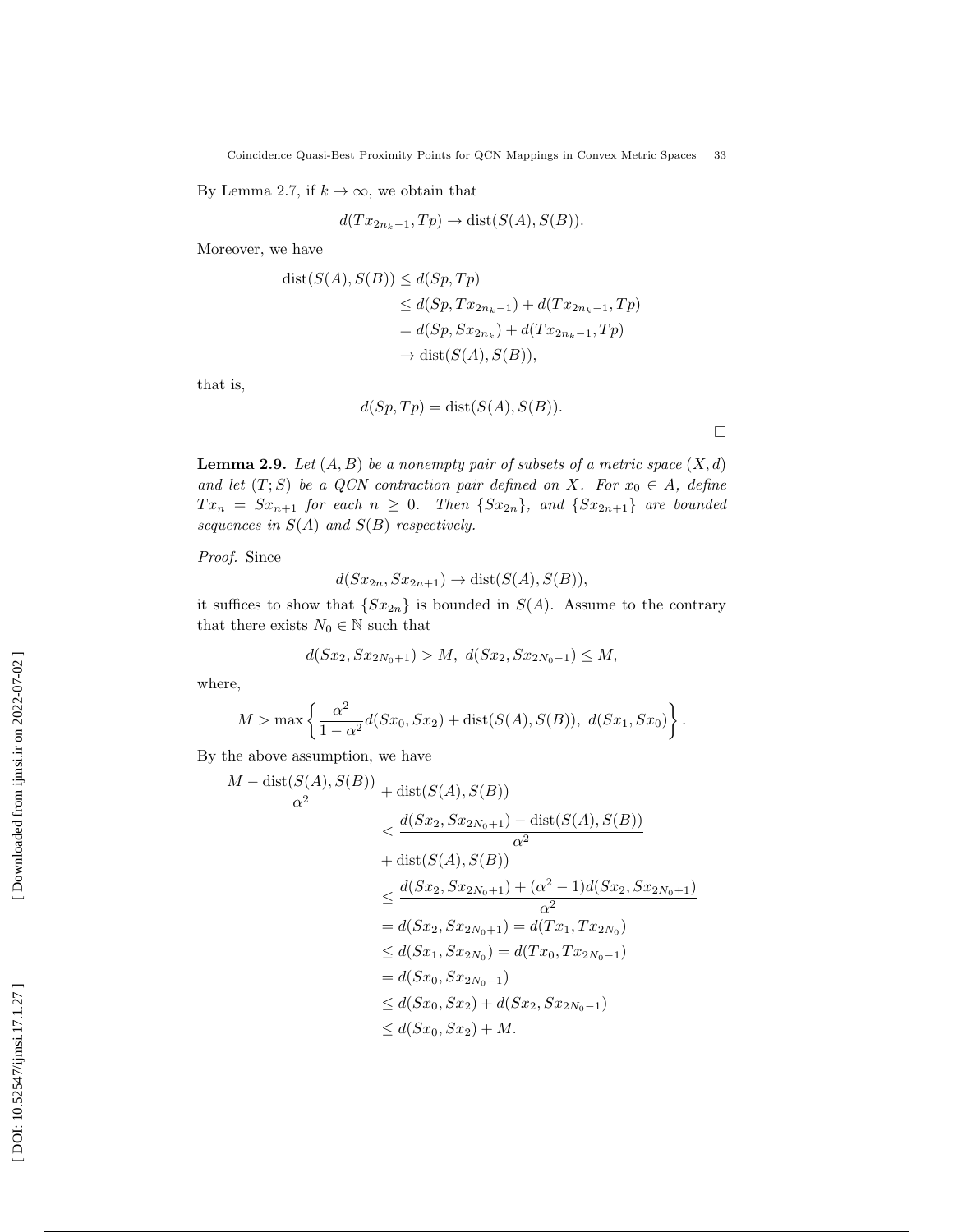This implies that

$$
\frac{M - \text{dist}(S(A), S(B))}{\alpha^2} + \text{dist}(S(A), S(B)) < d(Sx_0, Sx_2) + M,
$$

hence,

$$
M - (1 - \alpha^2) \text{dist}(S(A), S(B)) < \alpha^2 [d(Sx_0, Sx_2) + M],
$$

and,

$$
(1 - \alpha^2)M < \alpha^2 d(Sx_0, Sx_2) + (1 - \alpha^2) \text{dist}(S(A), S(B)).
$$

Now, it follows that

$$
M < \frac{\alpha^2}{1 - \alpha^2} d(Sx_0, Sx_2) + \text{dist}(S(A), S(B)),
$$

which contradicts the choice of M.

Before we state the following theorem, we recall that a subset  $A \subseteq X$  is said to be boundedly compact if the closure of every bounded subset of A is compact and is contained in A .

**Theorem 2.10.** Let  $(A, B)$  be a nonempty pair of subsets of a metric space  $(X, d)$  such that  $S(A)$  is boundedly compact and let  $(T, S)$  be a QCN contraction pair defined on X. If S is relatively anti-Lipschitzian and continuous on A, then there exists  $p \in A$  such that

$$
d(Sp, Tp) = \text{dist}(S(A), S(B)).
$$

*Proof.* For  $x_0 \in A$ , define  $Tx_n = Sx_{n+1}$  for each  $n \ge 0$ . By Lemma 2.9,  $\{Sx_{2n}\}\$ is bounded in  $S(A)$ . On the other hand,  $S(A)$  is boundedly compact, so that there exists a subsequence  $\{Sx_{2n_k}\}\$  of  $\{Sx_{2n}\}\$  such that

$$
Sx_{2n_k} \to Sp,
$$

for some  $p \in A$ . We know that S is relatively anti-Lipschitzian, therefore

 $d(x_{2n_k}, p) \leq c d(Sx_{2n_k}, Sp) \to 0, k \to \infty.$ 

This implies that  $\{x_{2n_k}\}\$ is a convergent subsequence of  $\{x_{2n}\}\$ . Now, the result follows from Theorem 2.8.  $\Box$ 

EXAMPLE 2.11. Let  $X := \mathbb{R}$  with the usual metric. For  $A = (-\infty, 0]$  and  $B = [0, +\infty)$  define  $T, S: X \to X$  by

$$
Tx := \begin{cases} -x, & \text{if } x \in A \cup B \\ 0, & \text{ow.} \end{cases} \quad \text{and} \quad Sx := \begin{cases} 2x, & \text{if } x \in A \cup B \\ 0, & \text{ow.} \end{cases}
$$

Then  $(T; S)$  is a QCN contraction pair with  $\alpha = \frac{1}{2}$ . Indeed, for all  $(x, y) \in A \times B$ we have

$$
|Tx - Ty| = (y - x) \le \frac{1}{2}(2y - 2x) + \frac{1}{2}(0)
$$
  
=  $\alpha |Sx - Sy| + (1 - \alpha) \text{dist}(S(A), S(B)).$ 

 $\Box$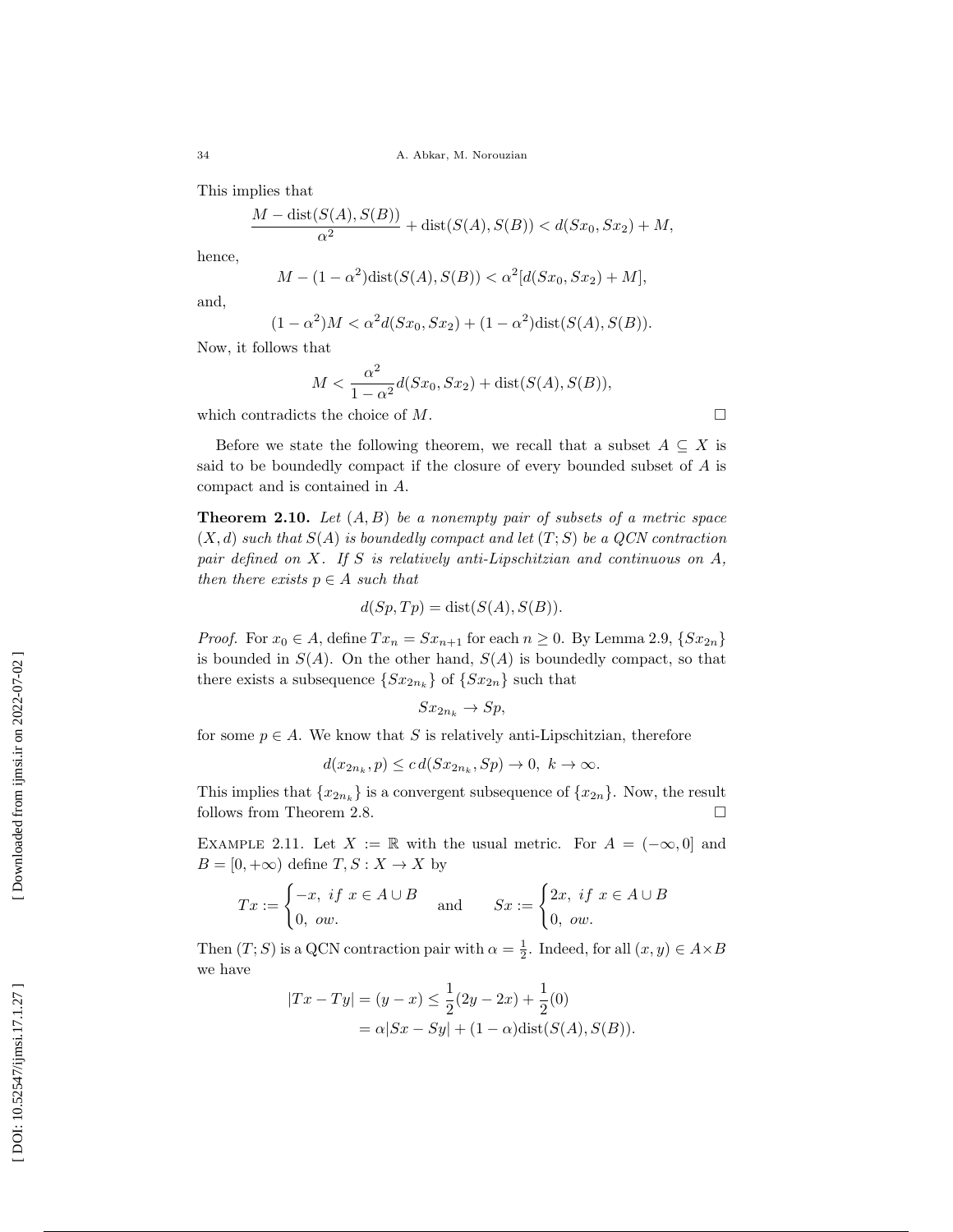Also,  $T(A) = B \subseteq S(B)$  and  $T(B) = A \subseteq S(A)$ . Moreover, S is continuous on A and  $S(A)$  is boundedly compact in X. Besides, S is relatively anti-Lipschitzian on  $A \cup B$  with  $c = 1$ . In fact, for all  $(x, y) \in A \times B$  we have

$$
|Sx - Sy| = 2y - 2x \ge |x - y|.
$$

Finally, the existence of coincidence quasi-best proximity point of the pair  $(T; S)$  follows from Theorem 2.10; that is, there exists  $p \in A$  such that

$$
|Tp - Sp| = dist(S(A), S(B)) = 0 \text{ or } -p - 2p = 0,
$$

which implies that  $p = 0$ . In this case, p is a fixed point of S.

In the following we supply an example which shows that there exists a coincidence quasi-best proximity point that is not a fixed point of S.

EXAMPLE 2.12. Let  $X := \mathbb{R}$  with the usual metric. For  $A = (-\infty, 0]$  and  $B = [0, +\infty)$  define  $T, S: X \to X$  by

$$
Tx := \begin{cases} -(x+1), & \text{if } x \in A \cup B \\ 0, & \text{out.} \end{cases} \quad \text{and} \quad Sx := \begin{cases} 2x, & \text{if } x \in A \cup B \\ 0, & \text{out.} \end{cases}
$$

Then  $(T; S)$  is a QCN contraction pair with  $\alpha = \frac{1}{2}$ . Indeed, for all  $(x, y) \in A \times B$ we have

$$
|Tx - Ty| = (y - x) \le \frac{1}{2}(2y - 2x) + \frac{1}{2}(0)
$$
  
=  $\alpha |Sx - Sy| + (1 - \alpha) \text{dist}(S(A), S(B)).$ 

Also,  $T(A) = [1, +\infty) \subseteq S(B)$  and  $T(B) = (-\infty, -1] \subseteq S(A)$ . Moreover, S is continuous on A and  $S(A)$  is boundedly compact in X. Besides, S is relatively anti-Lipschitzian on  $A \cup B$  with  $c = 1$ . In fact, for all  $(x, y) \in A \times B$  we have

$$
|Sx - Sy| = 2y - 2x \ge |x - y|.
$$

Finally, the existence of coincidence quasi-best proximity point of the pair  $(T; S)$  follows from Theorem 2.10; that is, there exists  $p \in A$  such that

$$
|Tp - Sp| = dist(S(A), S(B)) = 0 \text{ or } -(p+1) - 2p = 0,
$$

which implies that  $p = -\frac{1}{3}$ .

**Lemma 2.13.** Let  $(A, B)$  be a nonempty pair of subsets of a uniformly convex metric space  $(X, d, W)$  such that  $S(A)$  is convex. Let  $(T; S)$  be a QCN contraction pair defined on X. For  $x_0 \in A$ , define  $Tx_n = Sx_{n+1}$  for each  $n \geq 0$ . Then

$$
d(Sx_{2n+2}, Sx_{2n}) \to 0, d(Sx_{2n+3}, Sx_{2n+1}) \to 0.
$$

*Proof.* We prove that  $d(Sx_{2n+2}, Sx_{2n}) \to 0$ . To the contrary, assume that there exists  $\varepsilon_0 > 0$  such that for each  $k \geq 1$ , there exists  $n_k \geq k$  such that

$$
d(Sx_{2n_k+2}, Sx_{2n_k}) \geq \varepsilon_0.
$$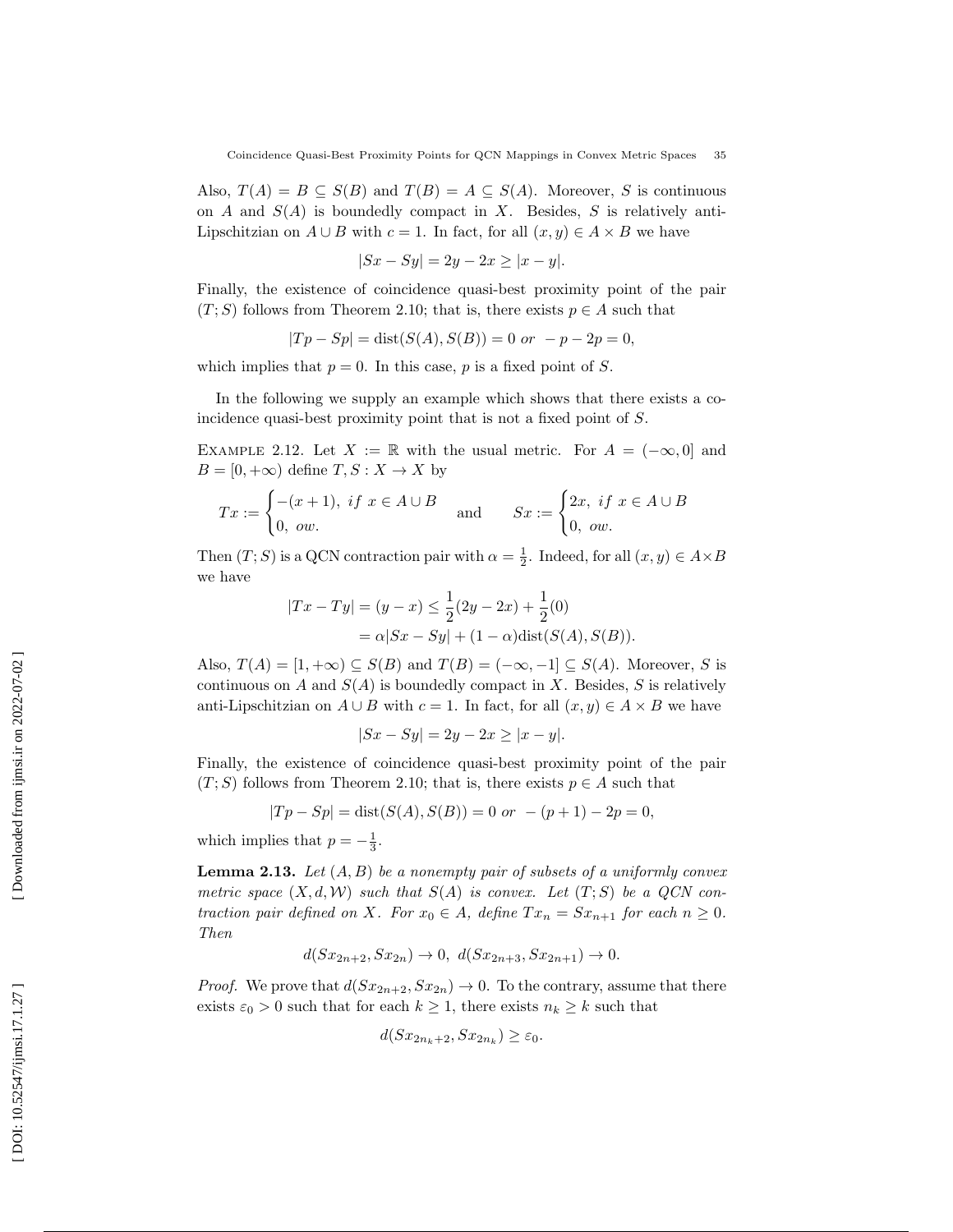Choose  $0 < \gamma < 1$  such that  $\frac{\varepsilon_0}{\gamma} > \text{dist}(S(A), S(B))$  and choose  $\varepsilon > 0$  such that

.

$$
0 < \varepsilon < \min\left\{\frac{\varepsilon_0}{\gamma} - \text{dist}(S(A), S(B)), \frac{\text{dist}(S(A), S(B))\alpha(\gamma)}{1 - \alpha(\gamma)}\right\}
$$

By Lemma 2.7, since  $d(Sx_{2n_k}, Sx_{2n_k+1}) \to \text{dist}(S(A), S(B))$ , there exists  $N \in$ N such that

$$
d(Sx_{2n_k}, Sx_{2n_k+1}) \leq \text{dist}(S(A), S(B)) + \varepsilon,
$$
  

$$
d(Sx_{2n_k+2}, Sx_{2n_k+1}) \leq \text{dist}(S(A), S(B)) + \varepsilon
$$

and

$$
d(Sx_{2n_k}, Sx_{2n_k+2}) \ge \varepsilon_0 > \gamma(\text{dist}(S(A), S(B)) + \varepsilon).
$$

It now follows from the uniform convexity of  $X$  and the convexity of  $S(A)$  that

$$
dist(S(A), S(B)) \leq d(Sx_{2n_k+1}, \mathcal{W}(Sx_{2n_k}, Sx_{2n_k+2}, \frac{1}{2}))
$$
  
\n
$$
\leq (dist(S(A), S(B)) + \varepsilon)(1 - \alpha(\gamma))
$$
  
\n
$$
< dist(S(A), S(B)) + \frac{dist(S(A), S(B))\alpha(\gamma)}{1 - \alpha(\gamma)}(1 - \alpha(\gamma))
$$
  
\n
$$
= dist(S(A), S(B)),
$$

which is a contradiction. Similarly, we see that  $d(Sx_{2n+3}, Sx_{2n+1}) \to 0$ .  $\Box$ 

The following Theorem guarantees the existence and convergence of coincidence quasi-best proximity points for QCN contraction mappings in the setting of uniformly convex metric spaces.

**Theorem 2.14.** Let  $(A, B)$  be a nonempty, closed pair of subsets of a complete uniformly convex metric space  $(X, d; W)$  such that  $S(A)$  is convex. Let  $(T; S)$ be a QCN contraction pair defined on X such that S is continuous on A and relatively anti-Lipschitzian on  $A \cup B$ . Then there exists  $p \in A$  such that

$$
d(Sp, Tp) = dist(S(A), S(B)).
$$

Further, if  $x_0 \in A$  and  $Tx_n = Sx_{n+1}$ , then  $\{x_{2n}\}\$  converges to the coincidence quasi-best proximity point of  $(T;S)$ .

*Proof.* For  $x_0 \in A$  define  $Tx_n = Sx_{n+1}$  for each  $n \ge 0$ . We prove that  $\{Sx_{2n}\}\$ and  $\{Sx_{2n+1}\}\$  are Cauchy sequences. First, we verify that for each  $\varepsilon > 0$  there exists  $N_0 \in \mathbb{N}$  such that

$$
d(Sx_{2l}, Sx_{2n+1}) < \text{dist}(S(A), S(B)) + \varepsilon, \ \forall l > n \ge N_0. \tag{*}
$$

Assume to the contrary that there exists  $\varepsilon_0 > 0$  such that for each  $k \geq 1$  there exists  $l_k > n_k \geq k$  satisfying

$$
d(Sx_{2l_k}, Sx_{2n_k+1}) \ge \text{dist}(S(A), S(B)) + \varepsilon_0
$$

and

$$
d(Sx_{2l_k-2}, Sx_{2n_k+1}) < \text{dist}(S(A), S(B)) + \varepsilon_0.
$$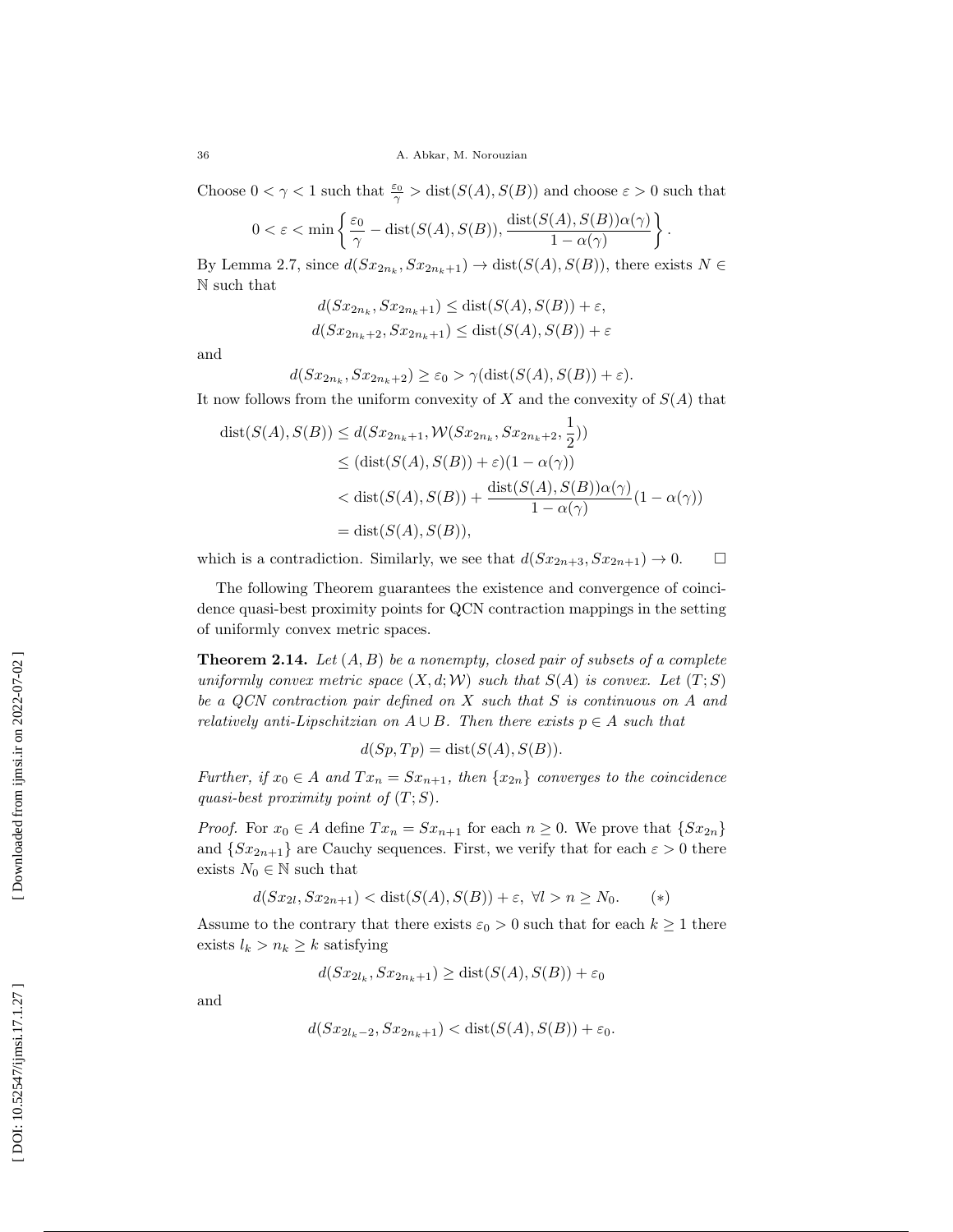We have

$$
dist(S(A), S(B)) + \varepsilon_0 \le d(Sx_{2l_k}, Sz_{2n_k+1})
$$
  
\n
$$
\le d(Sx_{2l_k}, Sz_{2l_k-2}) + d(Sx_{2l_k-2}, Sz_{2n_k+1})
$$
  
\n
$$
\le d(Sx_{2l_k}, Sz_{2l_k-2}) + dist(S(A), S(B)) + \varepsilon_0.
$$

Letting  $k \to \infty$ , we obtain

$$
d(Sx_{2l_k}, Sx_{2n_k+1}) \to \text{dist}(S(A), S(B)) + \varepsilon_0.
$$

Moreover, we have

$$
dist(S(A), S(B)) + \varepsilon_0 \le d(Sx_{2l_k}, Sx_{2n_k+1}) = d(Tx_{2l_k-1}, Tx_{2n_k})
$$
  
\n
$$
\le \alpha d(Sx_{2l_k-1}, Sx_{2n_k}) + (1 - \alpha)dist(S(A), S(B))
$$
  
\n
$$
= \alpha d(Tx_{2l_k-2}, Tx_{2n_k-1}) + (1 - \alpha)dist(S(A), S(B))
$$
  
\n
$$
\le \alpha d(Sx_{2l_k-2}, Sx_{2n_k-1}) + (1 - \alpha)dist(S(A), S(B)).
$$

Therefore, by letting  $k \to \infty$  we obtain

$$
dist(S(A), S(B)) + \varepsilon_0 \le \alpha(dt(S(A), S(B)) + \varepsilon_0) + (1 - \alpha)dist(S(A), S(B))
$$
  

$$
\le dist(S(A), S(B)) + \varepsilon_0.
$$

This implies that  $\alpha = 1$ , which is a contradiction. That is, (\*) holds. Now, assume  $\{Sx_{2n}\}\$ is not a Cauchy sequence. Then there exists  $\varepsilon_0 > 0$  such that for each  $k \geq 1$  there exists  $l_k > n_k \geq k$  such that

$$
d(Sx_{2l_k}, Sx_{n_k}) \geq \varepsilon_0.
$$

Choose  $0 < \gamma < 1$  such that  $\frac{\varepsilon_0}{\gamma} > \text{dist}(S(A), S(B))$  and choose  $\varepsilon > 0$  such that

$$
0 < \varepsilon < \min\left\{\frac{\varepsilon_0}{\gamma} - \text{dist}(S(A), S(B)), \frac{\text{dist}(S(A), S(B))\alpha(\gamma)}{1 - \alpha(\gamma)}\right\}.
$$

Let  $N \in \mathbb{N}$  be such that

$$
d(Sx_{2n_k}, Sx_{2n_k+1}) \leq \text{dist}(S(A), S(B)) + \varepsilon, \ \forall n_k \geq N
$$

and

$$
d(Sx_{2l_k}, Sx_{2n_k+1}) \leq \text{dist}(S(A), S(B)) + \varepsilon, \ \forall l_k > n_k \geq N.
$$

Uniform convexity of  $X$  implies that

$$
dist(S(A), S(B)) \leq d(Sx_{2n_k+1}, \mathcal{W}(Sx_{2n_k}, Sx_{2l_k}, \frac{1}{2}))
$$
  
 
$$
\leq (dist(S(A), S(B)) + \varepsilon)(1 - \alpha(\gamma)) < dist(S(A), S(B)),
$$

which is a contradiction. Therefore,  $\{Sx_{2n}\}\$ is a Cauchy sequence in  $S(A)$ . By the fact that S is relatively anti-Lipschitzian on  $A \cup B$ , we have

$$
d(x_{2l}, x_{2n}) \leq cd(Sx_{2l}, Sx_{2n}) \to 0, l, n \to \infty,
$$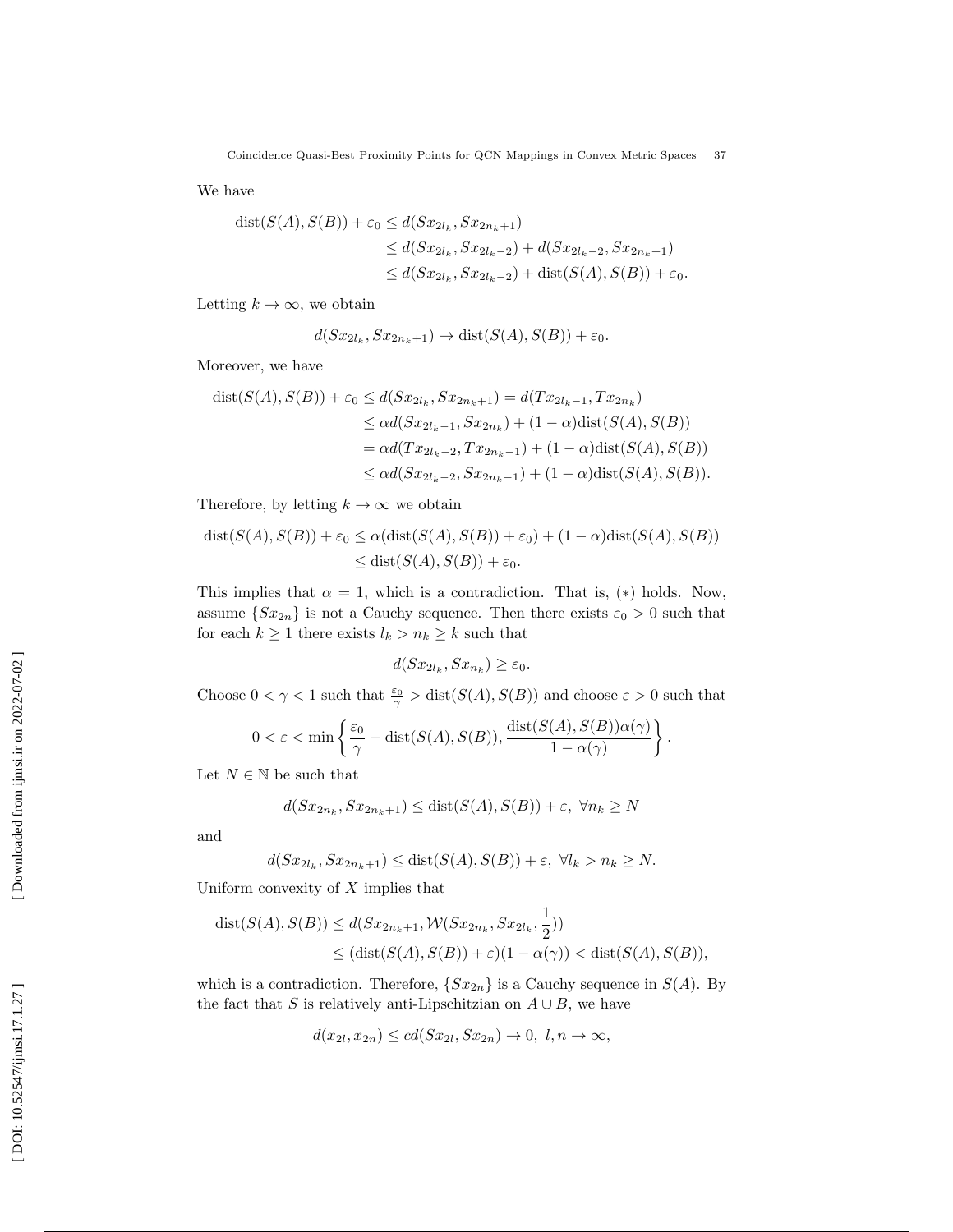that is,  $\{x_{2n}\}\$ is a Cauchy sequence. Since A is complete, there exists  $p \in A$ such that  $x_{2n} \to p$ . Now, the result follows from a similar argument as in Theorem 2.8.  $\Box$ 

#### 3. quasi-cyclic-noncyclic relatively contraction mappings

In this section, we introduce the class of quasi-cyclic-noncyclic relatively contraction mappings that contains the class of cyclic-noncyclic contraction mappings as a subclass. Next, we study the existence and convergence of coincidence best proximity points in the setting of convex metric spaces for quasi-cyclic-noncyclic relatively contraction mappings.

**Definition 3.1.** Let  $(A, B)$  be a nonempty pair of subsets of a metric space  $(X, d)$  and  $T, S: X \to X$  be two mappings. The pair  $(T; S)$  is called a quasicyclic-noncyclic relatively contraction pair if it satisfies the following conditions: (1)  $(T; S)$  is a quasi-cyclic-noncyclic pair on X; that is,

$$
T(A) \subseteq S(B), T(B) \subseteq S(A).
$$

(2) For some  $\alpha \in (0,1)$  and for each  $(x,y) \in A \times B$  we have

$$
d(Tx, Ty) \le \alpha d(Sx, Sy) + (1 - \alpha) \text{dist}(A, B).
$$

Note that in the above definition we do not have the inequality

$$
dist(A, B) \le d(Sx, Sy),
$$

that is,

$$
d(Tx, Ty) \le d(Sx, Sy)
$$

is not always true.

We emphasize that if  $S = I$  or if  $S(A) = A$  and  $S(B) = B$ , then the above definition reduces to Definition 1.3.

EXAMPLE 3.2. Let  $X := \mathbb{R}$  with the usual metric. For  $A = (-\infty, -3]$  and  $B = [3, +\infty)$  define  $T, S: X \to X$  by

$$
Tx := \begin{cases} -(x+1), & \text{if } x \in A \cup B \\ 0, & \text{out.} \end{cases} \text{ and } Sx := \begin{cases} 3x+5, & \text{if } x \in A \\ 3x-7, & \text{if } x \in B \\ 0, & \text{out.} \end{cases}
$$

Then  $(T; S)$  is a QCN relatively contraction pair with  $\alpha = \frac{1}{3}$ . Indeed, for all  $(x, y) \in A \times B$  we have

$$
|Tx - Ty| = (y - x) \le \frac{1}{3}(3y - 3x - 12) + \frac{2}{3}(6)
$$
  
=  $\alpha |Sx - Sy| + (1 - \alpha) \text{dist}(A, B).$ 

Also,  $T(A) \subseteq S(B)$  and  $T(B) \subseteq S(A)$ .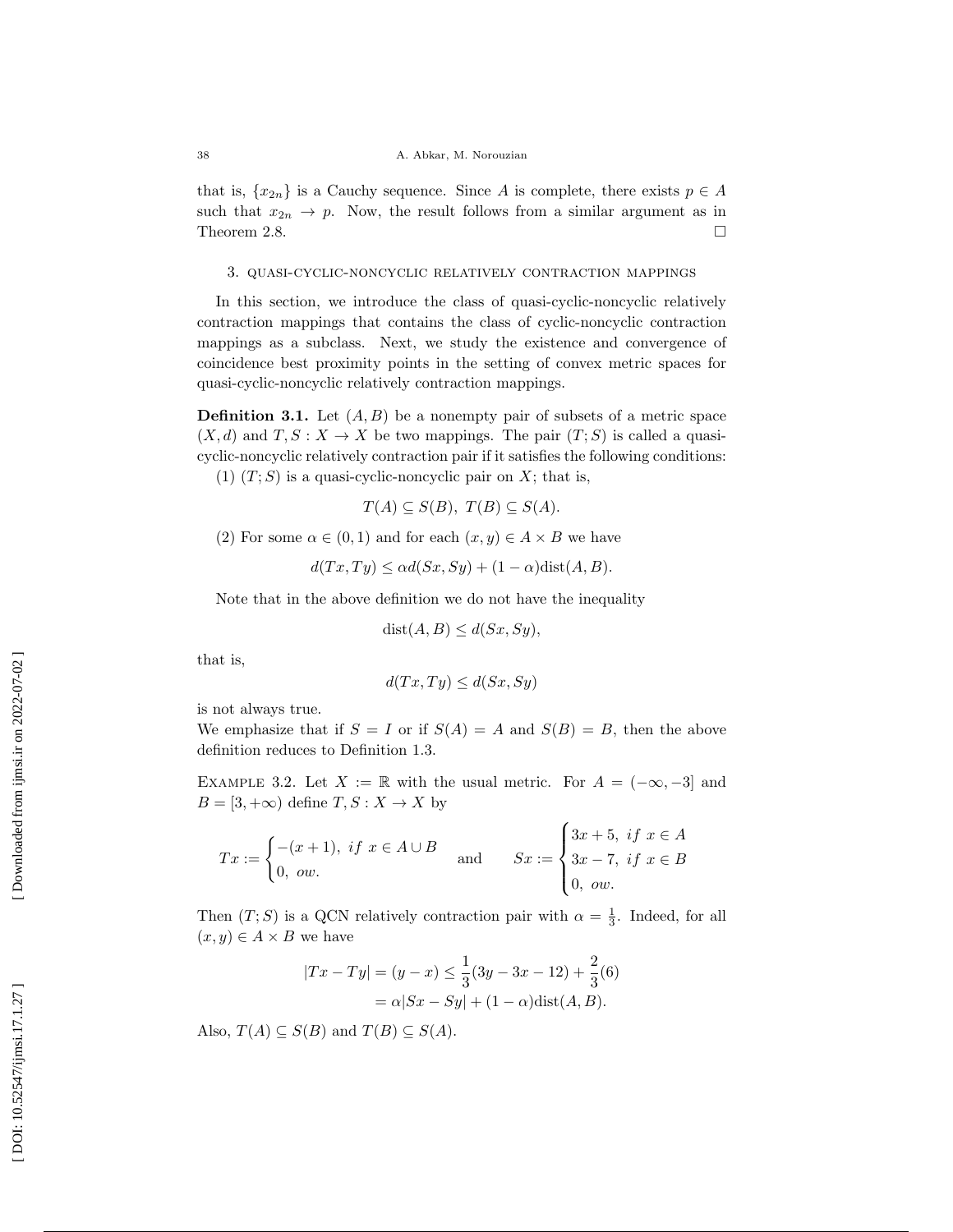**Lemma 3.3.** Let  $(A, B)$  be a nonempty pair of subsets of a metric space  $(X, d)$  and let  $(T, S)$  be a QCN relatively contraction pair defined on X and  $dist(A, B) \leq dist(S(A), S(B)).$  For  $x_0 \in A$ , define  $Tx_n = Sx_{n+1}$  for each  $n \geq 0$ . Then we have

$$
d(Sx_{2n}, Sx_{2n+1}) \to \text{dist}(A, B).
$$

Proof. We note that

 $\sim$  ) and  $\sim$  100  $\mu$ 

dist(A, B) 
$$
\leq
$$
 dist $(S(A), S(B)) \leq d(Sx_{2n+1}, Sx_{2n+2}) = d(Tx_{2n}, Tx_{2n+1})$   
\n $\leq \alpha d(Sx_{2n}, Sx_{2n+1}) + (1 - \alpha)dist(A, B)$   
\n $= \alpha d(Tx_{2n-1}, Tx_{2n}) + (1 - \alpha)dist(A, B)$   
\n $\leq \alpha [\alpha d(Sx_{2n-1}, Sx_{2n}) + (1 - \alpha)dist(A, B)]$   
\n $+ (1 - \alpha)dist(A, B)$   
\n $= \alpha^2 d(Sx_{2n-1}, Sx_{2n}) + (1 - \alpha^2)dist(A, B)$   
\n $= \alpha^2 d(Tx_{2n-2}, Tx_{2n-1}) + (1 - \alpha^2)dist(A, B)$   
\n $\leq \cdots$   
\n $\leq \alpha^{2n} d(Tx_0, Tx_1) + (1 - \alpha^2)dist(A, B).$ 

Now, if  $n \to \infty$ , we conclude that

$$
d(Sx_{2n}, Sx_{2n+1}) \to \text{dist}(A, B).
$$

*Remark* 3.4. If the pair  $(T; S)$  is a QCN relatively contraction pair such that

$$
S(A) \subseteq A \text{ and } S(B) \subseteq B,
$$

then we have

 $dist(A, B) \leq dist(S(A), S(B)).$ 

Thus, by this assumption, the Lemma holds true.

**Theorem 3.5.** Let  $(A, B)$  be a nonempty pair of subsets of a metric space  $(X, d)$  and let  $(T, S)$  be a QCN relatively contraction pair defined on X and  $dist(A, B) \leq dist(S(A), S(B)).$  Assume S is continuous on A. For  $x_0 \in A$ , define  $Tx_n = Sx_{n+1}$  for each  $n \geq 0$ . If  $\{x_{2n}\}\$  has a convergent subsequence in A, then the pair  $(T; S)$  has a coincidence best proximity point in A.

*Proof.* Let  $\{x_{2n_k}\}\)$  be a subsequence of  $\{x_{2n}\}\)$  such that  $x_{2n_k}\to p\in A$ . we have

$$
dist(A, B) \leq dist(S(A), S(B)) \leq d(Tx_{2n_k - 1}, Tp) \leq d(Sx_{2n_k - 1}, Sp)
$$
  

$$
\leq d(Sp, Sx_{2n_k}) + d(Sx_{2n_k}, Sx_{2n_k - 1}).
$$

By Lemma 3.3, if  $k \to \infty$ , we obtain that

$$
d(Tx_{2n_k-1},Tp) \to \text{dist}(A, B).
$$

 $\Box$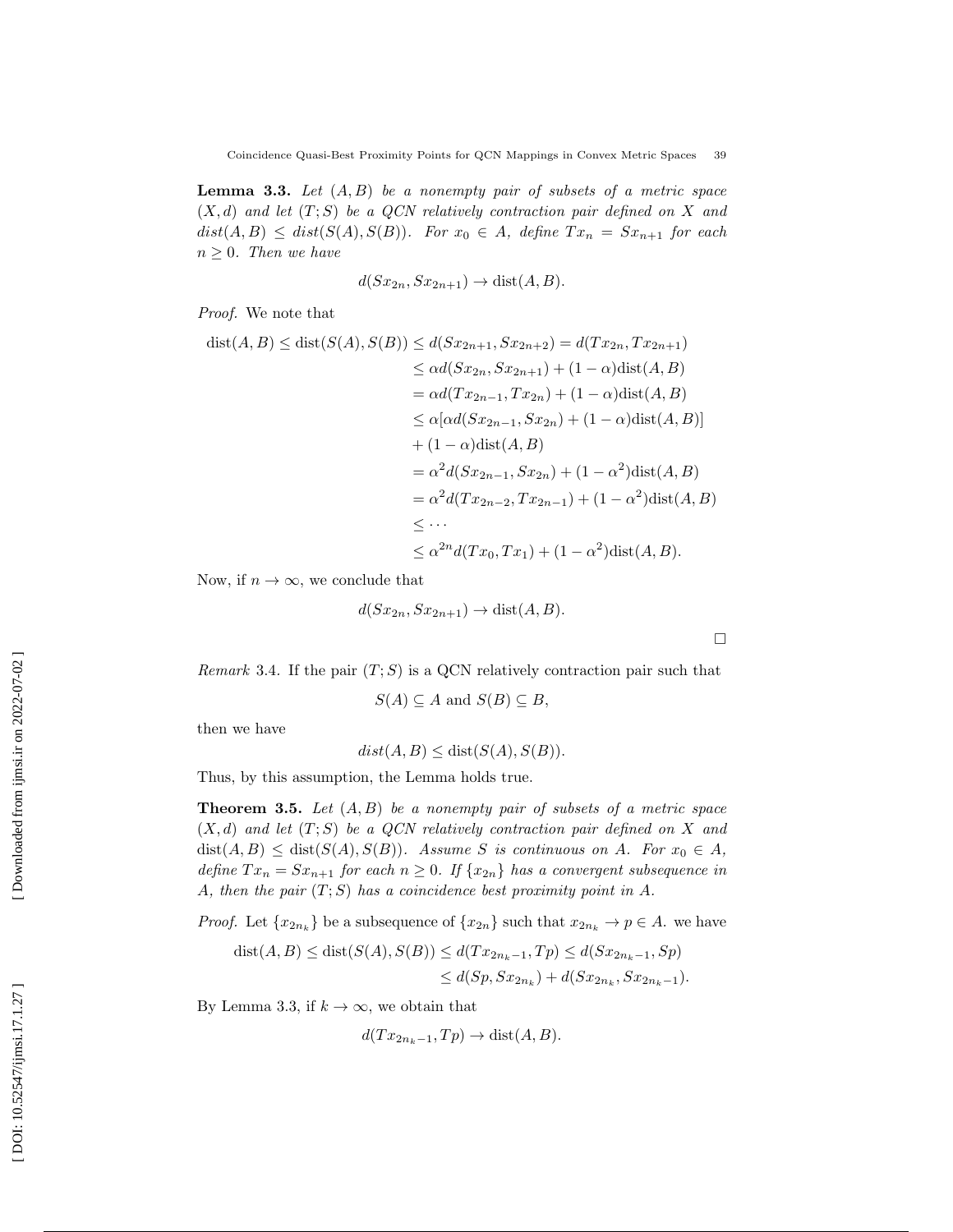Moreover,

$$
dist(A, B) \leq dist(S(A), S(B)) \leq d(Sp, Tp)
$$
  
\n
$$
\leq d(Sp, Tx_{2n_k-1}) + d(Tx_{2n_k-1}, Tp)
$$
  
\n
$$
= d(Sp, Sx_{2n_k}) + d(Tx_{2n_k-1}, Tp)
$$
  
\n
$$
\rightarrow dist(A, B),
$$

that is,

$$
d(Sp, Tp) = \text{dist}(A, B).
$$

 $\Box$ 

**Lemma 3.6.** Let  $(A, B)$  be a nonempty pair of subsets of a metric space  $(X, d)$ . Suppose  $(T, S)$  is a QCN relatively contraction pair defined on X and  $dist(A, B) \leq dist(S(A), S(B)).$  For  $x_0 \in A$ , define  $Tx_n = Sx_{n+1}$  for each  $n \geq 0$ . Then  $\{Sx_{2n}\}\$ , and  $\{Sx_{2n+1}\}$  are bounded sequences in  $S(A)$  and  $S(B)$ respectively.

Proof. Since

$$
d(Sx_{2n}, Sx_{2n+1}) \to \text{dist}(A, B),
$$

it suffices to verify that  $\{Sx_{2n}\}\$ is bounded in  $S(A)$ . Assume to the contrary that there exists  $N_0 \in \mathbb{N}$  such that

$$
d(Sx_2, Sx_{2N_0+1}) > M, \ d(Sx_2, Sx_{2N_0-1}) \le M,
$$

where,

$$
M > \max \left\{ \frac{\alpha^2}{1 - \alpha^2} d(Sx_0, Sx_2) + \text{dist}(A, B), d(Sx_1, Sx_0) \right\}.
$$

By the above assumption, we have

$$
\frac{M - \text{dist}(A, B)}{\alpha^2} + \text{dist}(A, B) < \frac{d(Sx_2, Sx_{2N_0+1}) - \text{dist}(A, B)}{\alpha^2} + \text{dist}(A, B)
$$
\n
$$
\leq \frac{d(Sx_2, Sx_{2N_0+1}) + (\alpha^2 - 1)d(Sx_2, Sx_{2N_0+1})}{\alpha^2}
$$
\n
$$
= d(Sx_2, Sx_{2N_0+1}) = d(Tx_1, Tx_{2N_0})
$$
\n
$$
\leq d(Sx_1, Sx_{2N_0}) = d(Tx_0, Tx_{2N_0-1})
$$
\n
$$
= d(Sx_0, Sx_{2N_0-1})
$$
\n
$$
\leq d(Sx_0, Sx_2) + d(Sx_2, Sx_{2N_0-1})
$$
\n
$$
\leq d(Sx_0, Sx_2) + M.
$$

This implies that

$$
\frac{M - \text{dist}(A, B)}{\alpha^2} + \text{dist}(A, B) < d(Sx_0, Sx_2) + M,
$$

or,

$$
M - (1 - \alpha^2) \text{dist}(A, B) < \alpha^2 [d(Sx_0, Sx_2) + M].
$$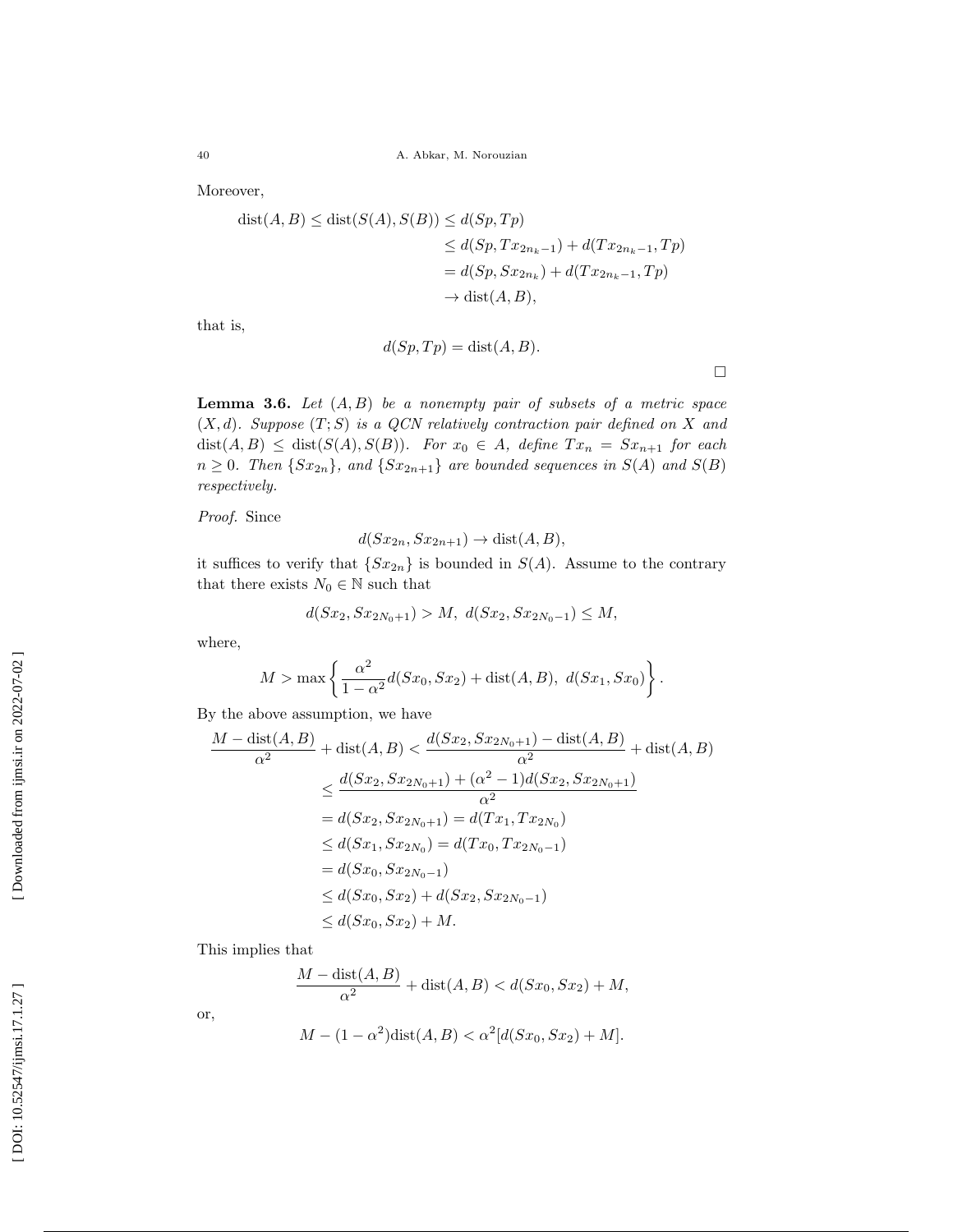and finally,

$$
(1 - \alpha^2)M < \alpha^2 d(Sx_0, Sx_2) + (1 - \alpha^2) \text{dist}(A, B).
$$

Now, we conclude that

$$
M < \frac{\alpha^2}{1 - \alpha^2} d(Sx_0, Sx_2) + \text{dist}(A, B),
$$

 $\Box$ 

which is a contradiction by the choice of M.

**Theorem 3.7.** Let  $(A, B)$  be a nonempty pair of subsets of a metric space  $(X, d)$  such that  $S(A)$  is boundedly compact. Suppose  $(T, S)$  is a QCN relatively contraction pair defined on X and  $dist(A, B) \leq dist(S(A), S(B))$ . If S is relatively anti-Lipschitzian and continuous on A, then there exists  $p \in A$  such that

$$
d(Sp, Tp) = \text{dist}(A, B).
$$

*Proof.* For  $x_0 \in A$ , define  $Tx_n = Sx_{n+1}$  for each  $n \geq 0$ . According to Lemma 3.6,  $\{Sx_{2n}\}\$ is bounded in  $S(A)$ , on the other hand  $S(A)$  is boundedly compact, so that there exists a subsequence  $\{Sx_{2n_k}\}\$  of  $\{Sx_{2n}\}\$  such that

$$
Sx_{2n_k} \to Sp,
$$

for some  $p \in A$ . We know that S is relatively anti-Lipschitzian, therefore

$$
d(x_{2n_k}, p) \le cd(Sx_{2n_k}, Sp) \to 0, \ k \to \infty.
$$

This implies that  $\{x_{2n_k}\}\$  is a convergent subsequence of  $\{x_{2n}\}\$ , hence the result follows from Theorem 3.5.  $\Box$ 

In the following we give examples to show that there exists a coincidence best proximity point that is not a fixed point for S .

EXAMPLE 3.8. Let  $X := \mathbb{R}$  with the usual metric. For  $A = (-\infty, -3]$  and  $B = [3, +\infty)$  define  $T, S: X \to X$  by

$$
Tx := \begin{cases} 3-x, & \text{if } x \in A \cup B \\ 0, & \text{ow.} \end{cases} \quad \text{and} \quad Sx := \begin{cases} 2x+6, & \text{if } x \in A \\ 2x, & \text{if } x \in B \\ 0, & \text{ow.} \end{cases}
$$

Then  $(T; S)$  is a QCN relatively contraction pair with  $\alpha = \frac{1}{2}$ . Indeed, for all  $(x, y) \in A \times B$  we have

$$
|Tx - Ty| = (y - x) \le \frac{1}{2}(2y - 2x - 6) + \frac{1}{2}(6)
$$
  
=  $\alpha |Sx - Sy| + (1 - \alpha) \text{dist}(A, B).$ 

Also,  $T(A) \subseteq S(B)$  and  $T(B) \subseteq S(A)$ . Finally, the existence of coincidence best proximity point of the pair  $(T; S)$  follows from Theorem 3.7; that is, there exists  $p \in A$  such that

$$
|Tp - Sp| = dist(A, B) = 0 \text{ or } 3 - p - 2p - 6 = 6,
$$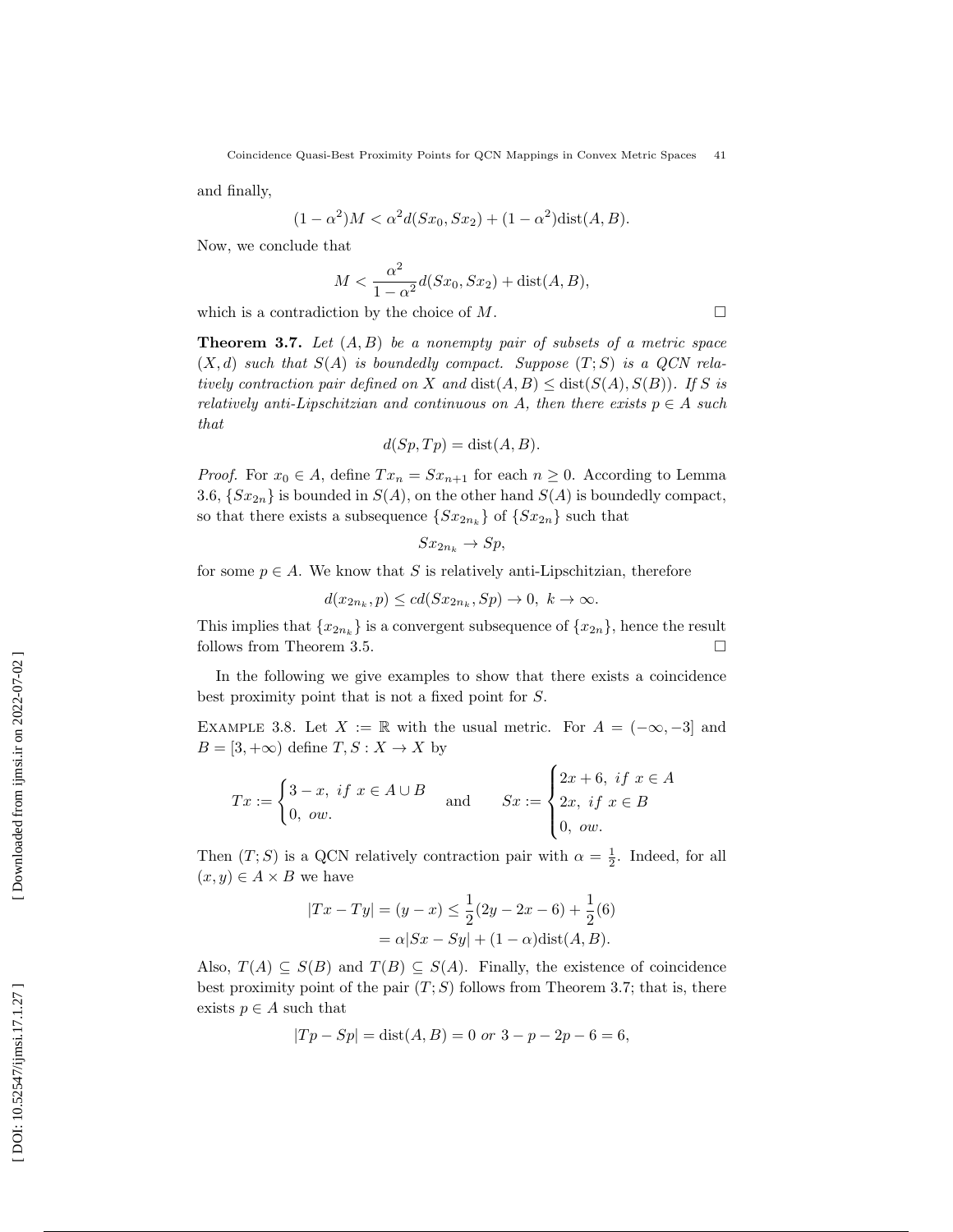which implies that  $p = -3$ .

EXAMPLE 3.9. Let  $X := \mathbb{R}$  with the usual metric. For  $A = (-\infty, -4]$  and  $B = [4, +\infty)$  define  $T, S: X \to X$  by

$$
Tx := \begin{cases} 4 - x, & \text{if } x \in A \cup B \\ 0, & \text{ow.} \end{cases} \text{ and } Sx := \begin{cases} 4x + 16, & \text{if } x \in A \\ 4x - 8, & \text{if } x \in B \\ 0, & \text{ow.} \end{cases}
$$

Then  $(T; S)$  is a QCN relatively contraction pair with  $\alpha = \frac{1}{4}$ . Indeed, for all  $(x, y) \in A \times B$  we have

$$
|Tx - Ty| = (y - x) \le \frac{1}{4}(4y - 4x - 24) + \frac{3}{4}(8)
$$

$$
= \alpha|Sx - Sy| + (1 - \alpha)\text{dist}(A, B).
$$

Also,  $T(A) \subseteq S(B)$  and  $T(B) \subseteq S(A)$ . Finally, the existence of coincidence best proximity point of the pair  $(T; S)$  follows from Theorem 3.7; that is, there exists  $p \in A$  such that

$$
|Tp - Sp| = dist(A, B) = 8 \text{ or } 4 - p - 4p - 16 = 8,
$$

which implies that  $p = -4$ .

**Lemma 3.10.** Let  $(A, B)$  be a nonempty pair of subsets of a uniformly convex metric space  $(X, d, W)$  such that  $S(A)$  is convex. Suppose  $(T; S)$  is a QCN relatively contraction pair defined on X and  $dist(A, B) \leq dist(S(A), S(B)).$ For  $x_0 \in A$ , define  $Tx_n = Sx_{n+1}$  for each  $n \ge 0$ . Then

$$
d(Sx_{2n+2}, Sx_{2n}) \to 0, d(Sx_{2n+3}, Sx_{2n+1}) \to 0.
$$

*Proof.* We prove that  $d(Sx_{2n+2}, Sx_{2n}) \to 0$ . Assume to the contrary that there exists  $\varepsilon_0 > 0$  such that for each  $k \geq 1$ , there exists  $n_k \geq k$  such that

$$
d(Sx_{2n_k+2}, Sx_{2n_k}) \geq \varepsilon_0.
$$

Choose  $0 < \gamma < 1$  such that  $\frac{\varepsilon_0}{\gamma} > \text{dist}(A, B)$  and choose  $\varepsilon > 0$  such that

$$
0<\varepsilon<\min\left\{\frac{\varepsilon_0}{\gamma}-{\rm dist}(A,B),\frac{{\rm dist}(A,B)\alpha(\gamma)}{1-\alpha(\gamma)}\right\}.
$$

By Lemma 3.3, we know that  $d(Sx_{2n_k}, Sz_{2n_k+1}) \to \text{dist}(A, B)$ , so there exists  $N \in \mathbb{N}$  such that

$$
d(Sx_{2n_k}, Sx_{2n_k+1}) \leq \text{dist}(A, B) + \varepsilon,
$$
  

$$
d(Sx_{2n_k+2}, Sx_{2n_k+1}) \leq \text{dist}(A, B) + \varepsilon
$$

and

$$
d(Sx_{2n_k}, Sz_{2n_k+2}) \geq \varepsilon_0 > \gamma(\text{dist}(A, B) + \varepsilon).
$$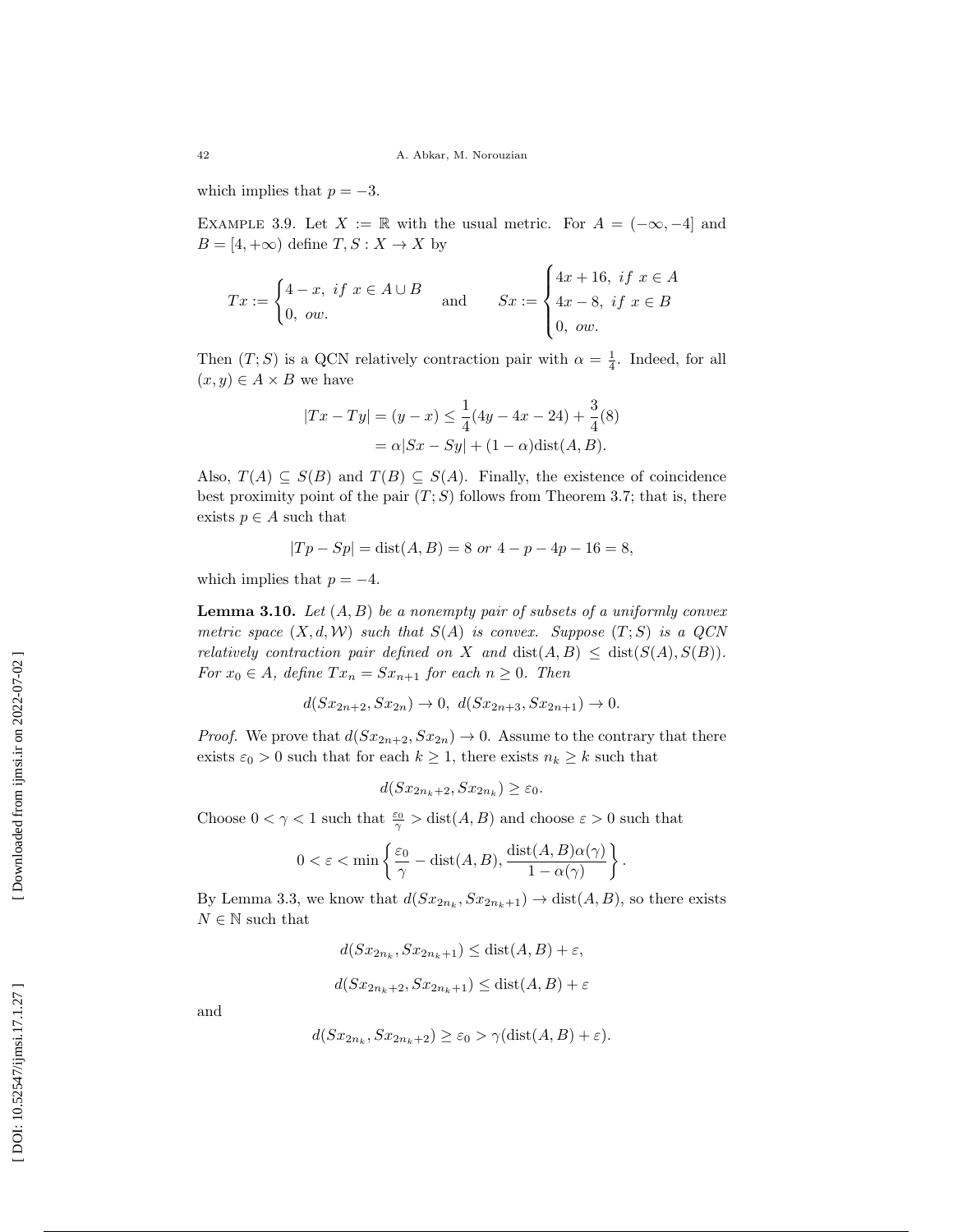It now follows from the uniformly convexity of X and the convexity of  $S(A)$ that

$$
dist(A, B) \leq dist(S(A), S(B)) \leq d(Sx_{2n_k+1}, \mathcal{W}(Sx_{2n_k}, Sx_{2n_k+2}, \frac{1}{2}))
$$
  
\n
$$
\leq (dist(A, B) + \varepsilon)(1 - \alpha(\gamma))
$$
  
\n
$$
< dist(A, B) + \frac{dist(A, B)\alpha(\gamma)}{1 - \alpha(\gamma)}(1 - \alpha(\gamma))
$$
  
\n
$$
= dist(A, B),
$$

which is a contradiction. Similarly, we see that  $d(Sx_{2n+3}, Sx_{2n+1}) \to 0$ .  $\Box$ 

The following Theorem guarantees the existence and convergence of coincidence best proximity points for QCN relatively contraction mappings in the setting of uniformly convex metric spaces.

**Theorem 3.11.** Let  $(A, B)$  be a nonempty, closed pair of subsets of a complete uniformly convex metric space  $(X, d; W)$  such that  $S(A)$  is convex. Suppose  $(T; S)$  is a QCN relatively contraction pair defined on X such that S is continuous on A and relatively anti-Lipschitzian on  $A \cup B$ . Assume that  $dist(A, B) \leq dist(S(A), S(B))$ . Then there exists  $p \in A$  such that

$$
d(Sp, Tp) = \text{dist}(A, B).
$$

Further, if  $x_0 \in A$  and  $Tx_n = Sx_{n+1}$ , then  $\{x_{2n}\}\)$  converges to the coincidence best proximity point of  $(T; S)$ .

*Proof.* For  $x_0 \in A$  define  $Tx_n = Sx_{n+1}$  for each  $n \ge 0$ . We prove that  $\{Sx_{2n}\}\$ and  $\{Sx_{2n+1}\}\$  are Cauchy sequences. First, we verify that for each  $\varepsilon > 0$  there exists  $N_0 \in \mathbb{N}$  such that

$$
d(Sx_{2l}, Sx_{2n+1}) < \text{dist}(A, B) + \varepsilon, \ \forall l > n \ge N_0. \tag{*}
$$

Assume the contrary. Then there exists  $\varepsilon_0 > 0$  such that for each  $k \ge 1$  there exists  $l_k > n_k \geq k$  satisfying

$$
d(Sx_{2l_k}, Sx_{2n_k+1}) \geq \text{dist}(A, B) + \varepsilon_0, \ d(Sx_{2l_k-2}, Sx_{2n_k+1}) < \text{dist}(A, B) + \varepsilon_0.
$$

Note that

$$
dist(A, B) + \varepsilon_0 \le d(Sx_{2l_k}, Sx_{2n_k+1})
$$
  
\n
$$
\le d(Sx_{2l_k}, Sx_{2l_k-2}) + d(Sx_{2l_k-2}, Sx_{2n_k+1})
$$
  
\n
$$
\le d(Sx_{2l_k}, Sx_{2l_k-2}) + dist(A, B) + \varepsilon_0.
$$

Letting  $k \to \infty$ , we obtain

$$
d(Sx_{2l_k}, Sx_{2n_k+1}) \to \text{dist}(A, B) + \varepsilon_0.
$$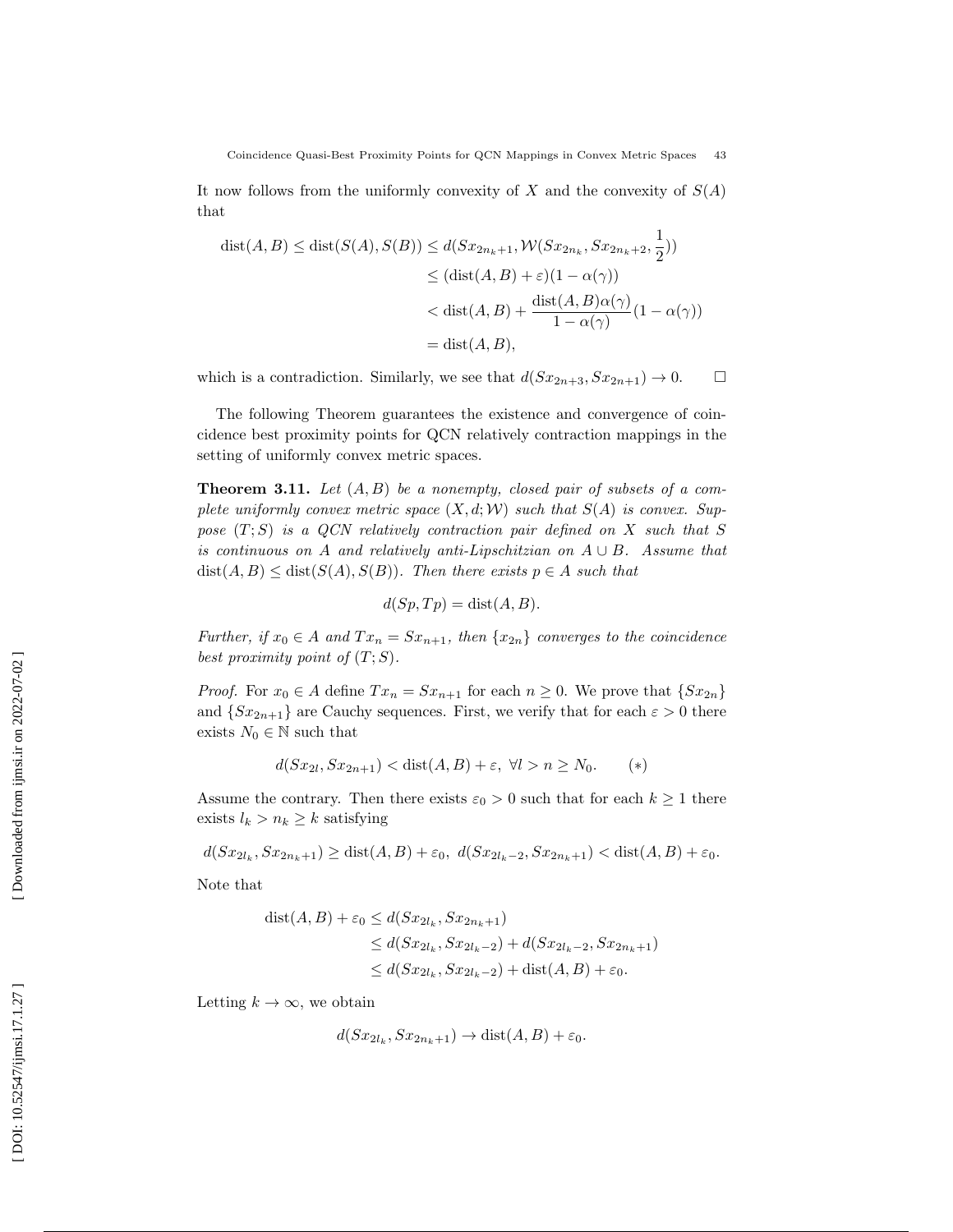Moreover, we have

$$
dist(A, B) + \varepsilon_0 \le d(Sx_{2l_k}, Sx_{2n_k+1}) = d(Tx_{2l_k-1}, Tx_{2n_k})
$$
  
\n
$$
\le \alpha d(Sx_{2l_k-1}, Sx_{2n_k}) + (1 - \alpha)dist(A, B)
$$
  
\n
$$
= \alpha d(Tx_{2l_k-2}, Tx_{2n_k-1}) + (1 - \alpha)dist(A, B)
$$
  
\n
$$
\le \alpha d(Sx_{2l_k-2}, Sx_{2n_k-1}) + (1 - \alpha)dist(A, B).
$$

Therefore, by letting  $k \to \infty$  we obtain

$$
dist(A, B) + \varepsilon_0 \le \alpha dist(A, B) + \varepsilon_0) + (1 - \alpha) dist(A, B) \le dist(A, B) + \varepsilon_0.
$$

This implies that  $\alpha = 1$ , which is a contradiction. That is, (\*) holds. Now, assume that  $\{Sx_{2n}\}\$ is not a Cauchy sequence. Then there exists  $\varepsilon_0 > 0$  such that for each  $k \geq 1$  there exists  $l_k > n_k \geq k$  such that

$$
d(Sx_{2l_k}, Sx_{n_k}) \ge \varepsilon_0.
$$

Choose  $0 < \gamma < 1$  such that  $\frac{\varepsilon_0}{\gamma} > \text{dist}(A, B)$  and choose  $\varepsilon > 0$  such that

$$
0 < \varepsilon < \min\left\{\frac{\varepsilon_0}{\gamma} - \text{dist}(A, B), \frac{\text{dist}(A, B)\alpha(\gamma)}{1 - \alpha(\gamma)}\right\}.
$$

Let  $N \in \mathbb{N}$  be such that

$$
d(Sx_{2n_k}, Sx_{2n_k+1}) \leq \text{dist}(A, B) + \varepsilon, \ \forall n_k \geq N
$$

and

$$
d(Sx_{2l_k}, Sx_{2n_k+1}) \leq \text{dist}(A, B) + \varepsilon, \ \forall l_k > n_k \geq N.
$$

Uniformly convexity of  $X$  implies that

$$
dist(A, B) \leq dist(S(A), S(B)) \leq d(Sx_{2n_k+1}, \mathcal{W}(Sx_{2n_k}, Sx_{2l_k}, \frac{1}{2}))
$$
  

$$
\leq (dist(A, B) + \varepsilon)(1 - \alpha(\gamma)) < dist(A, B),
$$

12

which is a contradiction. Therefore,  $\{Sx_{2n}\}\$ is a Cauchy sequence in  $S(A)$ . By the fact that S is relatively anti-Lipschitzian on  $A \cup B$ , we have

$$
d(x_{2l}, x_{2n}) \le cd(Sx_{2l}, Sx_{2n}) \to 0, l, n \to \infty,
$$

that is,  $\{x_{2n}\}\$ is Cauchy. Since A is complete, there exists  $p \in A$  such that  $x_{2n} \to p$ . Now, the result follows from a similar argument as in the proof of Theorem 3.5.  $\Box$ 

### **ACKNOWLEDGMENTS**

The authors would like to thank the referee for useful and helpful comments and suggestions.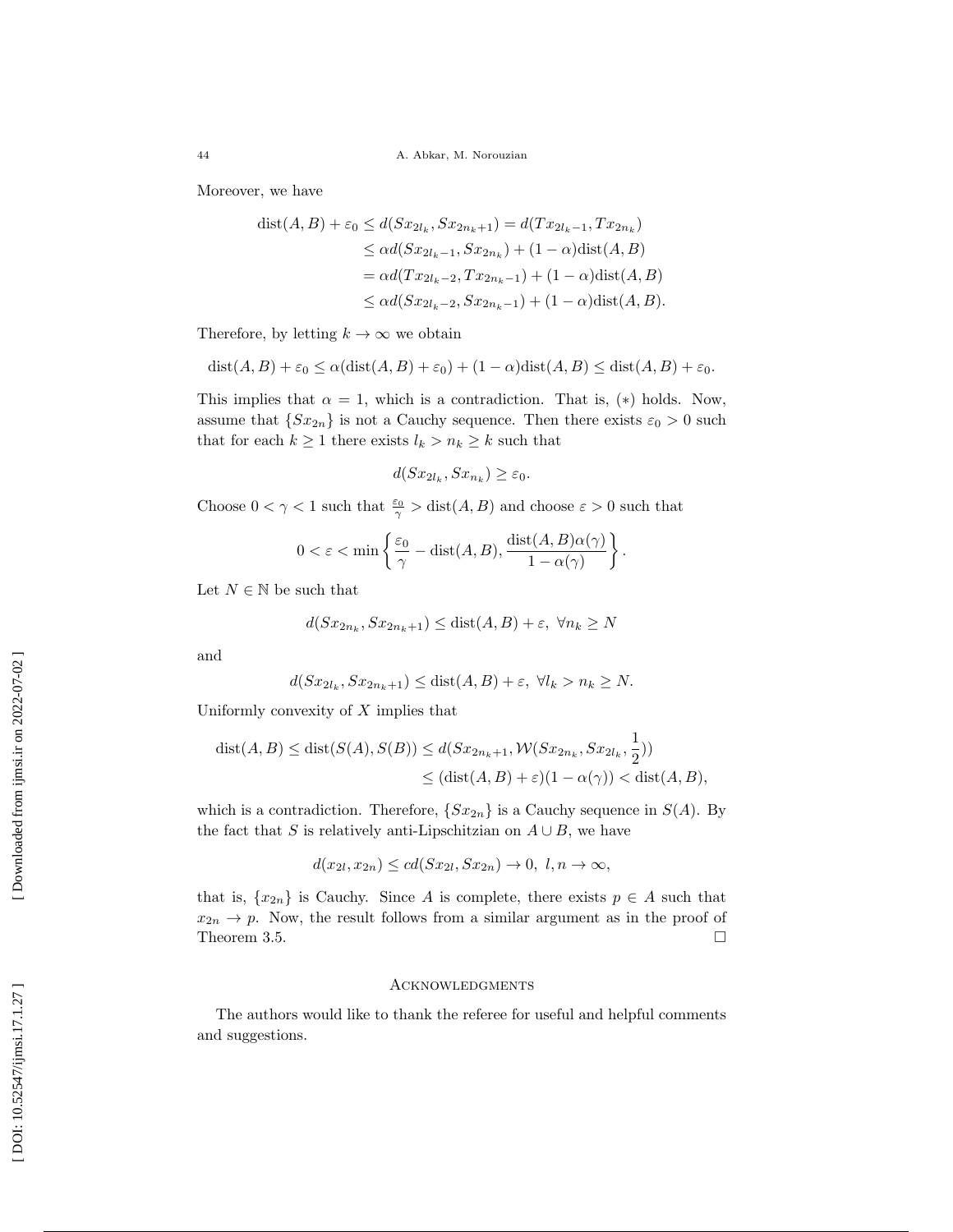#### **REFERENCES**

- 1. A. Abkar, M. Gabeleh, Best Proximity Points for Cyclic Mappings in Ordered Metric Spaces, *J. Optim. Theory. Appl.*, **150**, (2011), 188-193.
- 2. M. A. Al-Thagafi, N. Shahzad, Convergence and Existence Results for Best Proximity Points, *Nonlinear Anal.*, **70**, (2009), 3665-3671.
- 3. M. Borcut, V. Berinde, Tripled Fixed Point Theorems for Contractive Type Mappings in Partially Ordered Metric Spaces, *Nonlinear Anal.*, **74**, (2011), 4889-4897.
- 4. Y. J. Cho, A. Gupta, E. Karapinar, P. Kumam, W. Sintunawarat, Tripled Best Proximity Point Theorem in Metric Spaces, Math. Ineq. Appl., 16, (2013), 1197-1216.
- 5. M. De la Sen, Some Results on Fixed and Best Proximity Points of Multivalued Cyclic Self Mappings with a Partial Order, *Abst. Appl. Anal.*, **2013**, (2013), Article ID 968492, 11 pages.
- 6. M. De la Sen, R. P. Agarwal, Some Fixed Point-Type Results for a Class of Extended Cyclic Self Mappings with a More General Contractive Condition, Fixed Point Theory Appl., **59**, (2011), 14 pages.
- 7. C. Di Bari, T. Suzuki, C. Verto, Best Proximity Points for Cyclic Meir-Keeler Contractions, Nonlinear Anal., 69, (2008), 3790–3794.
- 8. A. A. Eldred, P. Veeramani, Existence and Convergence of Best Proximity Points, J. Math. Anal. Appl., **323**, (2006), 1001-1006.
- 9. A. A. Eldred, W. A. Kirk, P. Veeramani, Proximal Normal Structure and Relatively Nonexpansive Mappings, *Studia Math.*, **171**, (2005), 283-293.
- 10. R. Espinola, M. Gabeleh, P. Veeramani, On the Structure of Minimal Sets of Relatively Nonexpansive Mappings, Numer. Funct. Anal. Optim., 34, (2013), 845-860.
- 11. A. F. Leon, M. Gabeleh, Best Proximity Pair Theorems for Noncyclic Mappings in Banach and Metric Spaces, Fixed Point Theory, 17, (2016), 63-84.
- 12. H. Fukhar-ud-din, A. R. Khan, Z. Akhtar, Fixed Point Results for a Generalized Nonexpansive Map in Uniformly Convex Metric Spaces, Nonlinear Anal., 75, (2012), 4747– 4760.
- 13. M. Gabeleh, H. Lakzian, N. Shahzad, Best Proximity Points for Asymptotic Pointwise Contractions, J. Nonlinear Convex Anal., 16, (2015), 83-93.
- 14. M. Gabeleh, O. Olela Otafudu, N. Shahzad, Coincidence Best Proximity Points in Convex Metric Spaces, *Filomat*, **32**, (2018), 1-12.
- 15. J. Garcia Falset, O. Mlesinte, Coincidence Problems for Generalized Contractions, Applicable Anal. Discrete Math., 8, (2014), 1–15.
- 16. N. Hussain, A. Latif, P. Salimi, Best Proximity Point Results in G-Metric Spaces, Abst. Appl. Anal., (2014), Article ID 837943.
- 17. E. Karapinar, Best Proximity Points of Kannan Type Cyclic Weak φ-Contractions in Ordered Metric Spaces, An. St. Univ. Ovidius Constanta., 20, (2012), 51–64.
- 18. W. A. Kirk, P. S. Srinivasan, P. Veeramani, Fixed Points for Mappings Satisfying Cyclic Contractive Conditions, Fixed point Theory , 4, (2003), 79–86.
- 19. R. Lashkaripour, J. Hamzehnejadi, Generalization of the Best Proximity Point, J. Inequalities And Special Functions., 4, (2017), 136–147.
- 20. Z. Mustafa, A New Structure for Generalized Metric Spaces with Applications to Fixed Point Theory [Ph.D. Thesis], The University of Newcastle, New South Wales, Australia., 2005.
- 21. Z. Mustafa, H. Obiedat, F. Awawdeh, Some Fixed Point Theorem for Mapping on Complete G-Metric Spaces, Fixed Point Theory Appl., (2008), Article ID 189870.
- 22. Z. Mustafa, B. Sims, A New Approach to Generalized Metric Spaces, J. Nonlinear Convex Anal., (2006), 289–297.